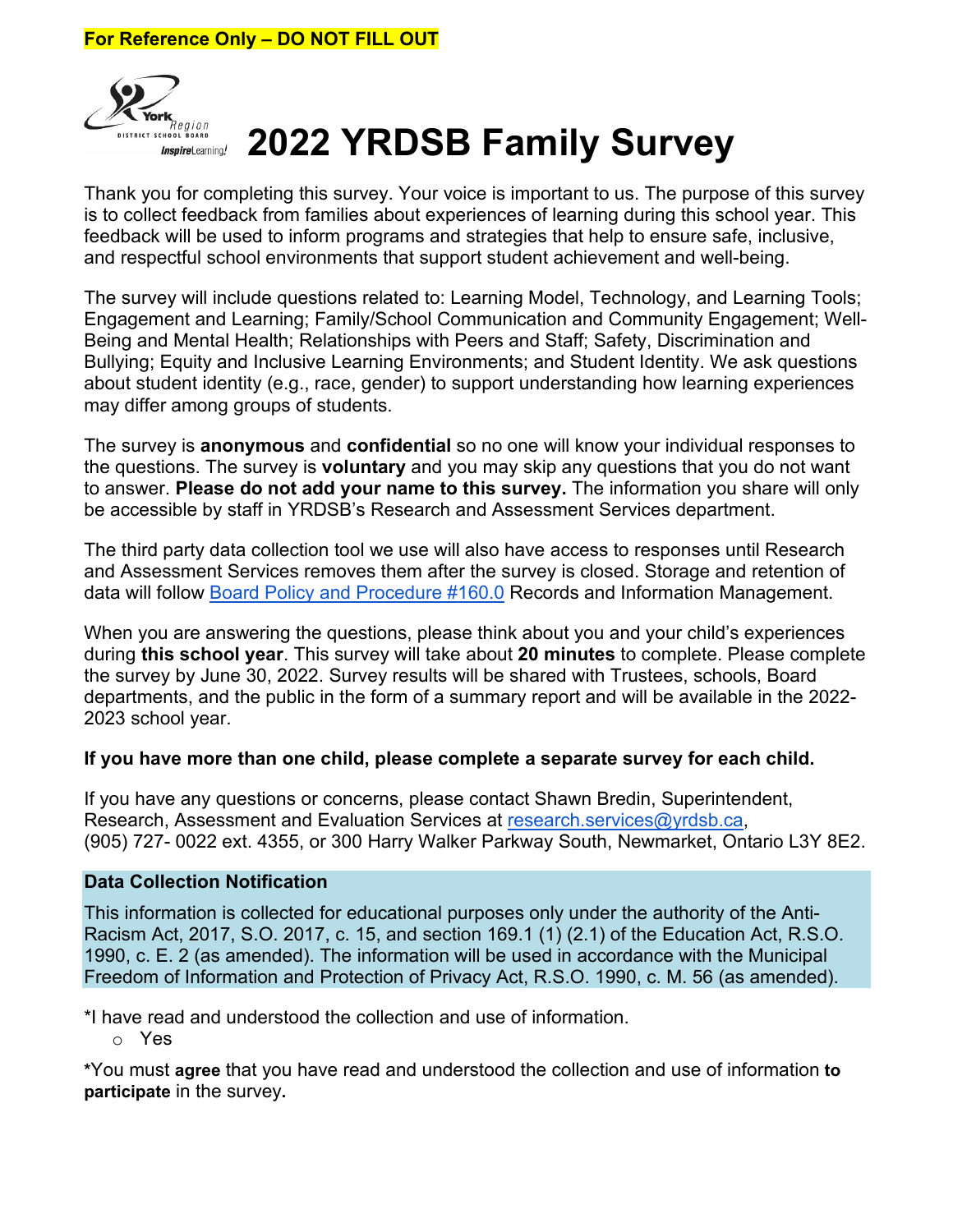# **Part A: General Questions**

**A1.**Which school model has your child mostly attended this school year?

- o Face-to-Face Learning Model (i.e., My child goes to class in person)
- o Remote Learning Model (i.e., My child goes to class online)

**A2.**What grade is your child currently in?

- o Full-day Kindergarten Year 1 (Junior Kindergarten)
- o Full-day Kindergarten Year 2 (Senior Kindergarten)
- o Grade 1
- o Grade 2
- o Grade 3
- o Grade 4
- o Grade 5
- o Grade 6
- o Grade 7
- o Grade 8
- o Grade 9
- o Grade 10
- o Grade 11
- o Grade 12
- $\circ$  12+ in a community class (e.g., more than 4 years in a community class)
- o 12+ not in a community class (e.g., completing additional years of secondary school)
- **A3.**Which **elementary** school did your child mostly attend this year? (If your child switched schools, indicate the school they attended most often this school year)

Which **secondary** school did your child mostly attend this year? (If your child switched schools, indicate the school they attended most often this school year)

- **A4.**Based on my experiences this school year, I am satisfied with the overall quality of education my child received.
	- o Strongly agree
	- o Agree
	- o Disagree
	- o Strongly disagree
	- o Not sure
- **A5.**Based on my experiences this school year, the instruction my child received supported their strengths, needs and interests.
	- o Strongly agree
	- o Agree
	- o Disagree
	- o Strongly disagree
	- o Not sure

**A6.** How likely is it that you would recommend YRDSB to a friend or colleague?

(Not at all likely) 0 1 2 3 4 5 6 7 8 9 10 (Extremely likely)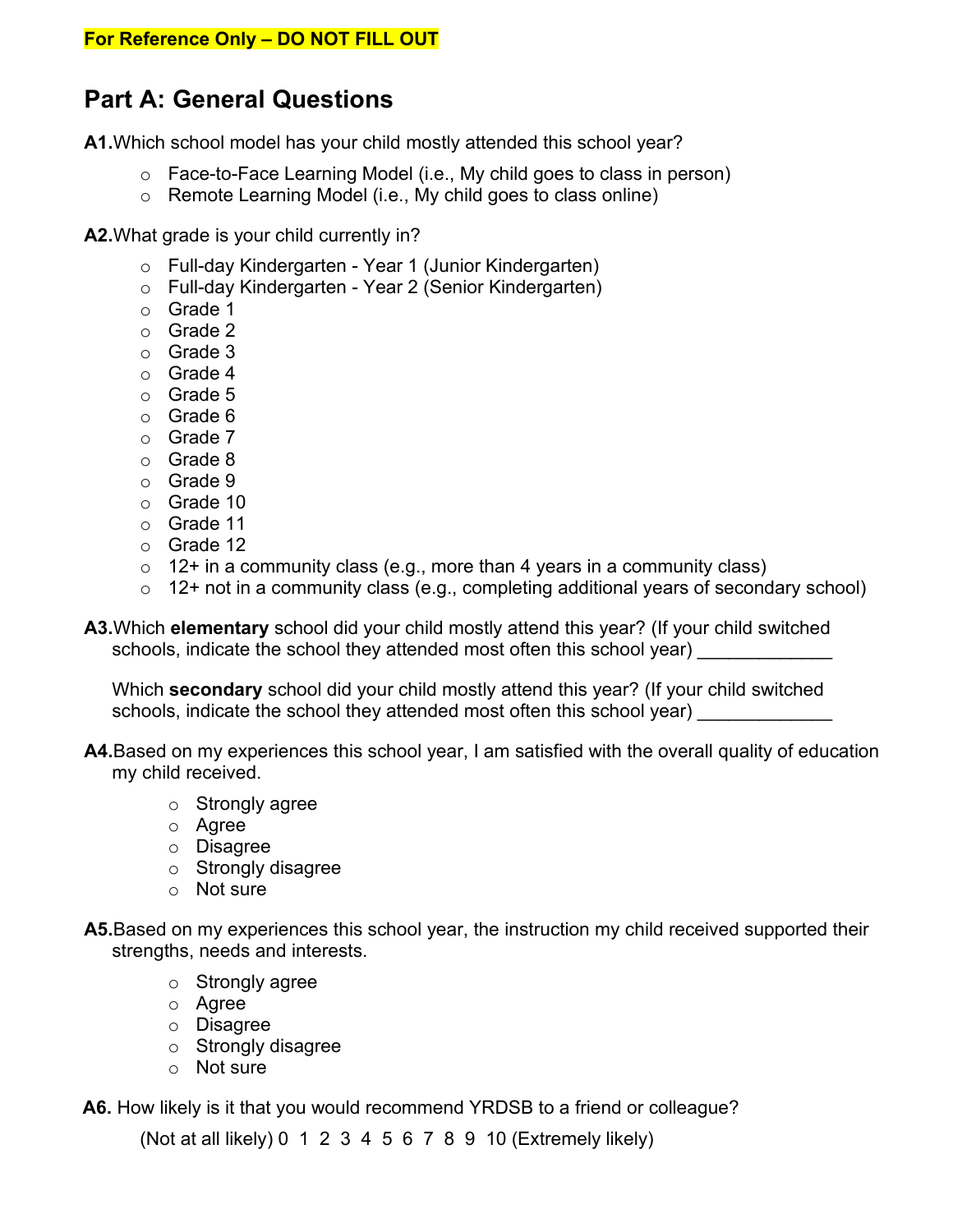# **Part B: About My Child**

**B1.**What language(s) does your child mostly speak, hear and/or see at home? (select all that apply)

- o American Sign
- Language
- o Albanian
- o Arabic
- o Bengali
- o Cantonese
- o Cree
- o Croatian
- 
- o Dari<br>o Dutch o Dutch
- o English
- o Farsi/Persian
- o French
- o German
- o Greek
- o Pashto
- 
- 
- o Polish
- 
- o Punjabi
- o Russian
- o Serbian
- o Sinhalese
- o Somali
- o Spanish
- o Tagalog
- o Tamil
- o Turkish
- o Ukrainian
- o Urdu
- o Vietnamese
- o Not sure
- $\circ$  Indigenous language(s) or other language(s) not listed above (specify):

**Note**: Families are invited to identify their child as First Nations, Métis, Inuit with the school board to access culturally specific opportunities and resources. Self-Identification is completed through the school registration process or by submitting the First Nations, Métis, and Inuit Self-Identification Form. Please note that answering "Yes" to the question below will not provide a student with culturally specific resources or identify them as Indigenous unless the student has officially Self-Identified through the registration process. More information about how to officially Self-Identify with the school board can be found on the YRDSB Indigenous Education [webpage](https://www2.yrdsb.ca/student-support/first-nations-metis-and-inuit-education/self-identification) and in this [resource.](https://www2.yrdsb.ca/sites/default/files/migrate/files/FOR-aboriginalselfid-601.pdf)

**B2.**Does your child identify as First Nations, Métis, and/or Inuit (First Nations include Status and Non-Status people)? If yes, select all that apply.

- o No, my child is not Indigenous to Canada
- o Yes, First Nations
- o Yes, Métis
- o Yes, Inuit
- $\circ$  Yes, not listed here (specify):
- **B3.**Do you identify as First Nations, Métis, and/or Inuit (First Nations include Status and Non Status people)? If yes, select all that apply.
	- o No, I am not Indigenous to Canada
	- o Yes, First Nations
	- o Yes, Métis
	- o Yes, Inuit
	- $\circ$  Yes, not listed here (specify):

#### **B4.**

- **a)** Was your child born in Canada?
	- o Yes
	- o No
	- o Prefer not to answer
- o Gujarati
- o Hebrew
- o Hindi
- o Hungarian
- o Inuit
- o Italian
- o Korean
- o Malayalam
- o Mandarin
- o Mi'kmaw
- o Mohawk
- o Ojibwe
	-
	-
	-
- o Portuguese
-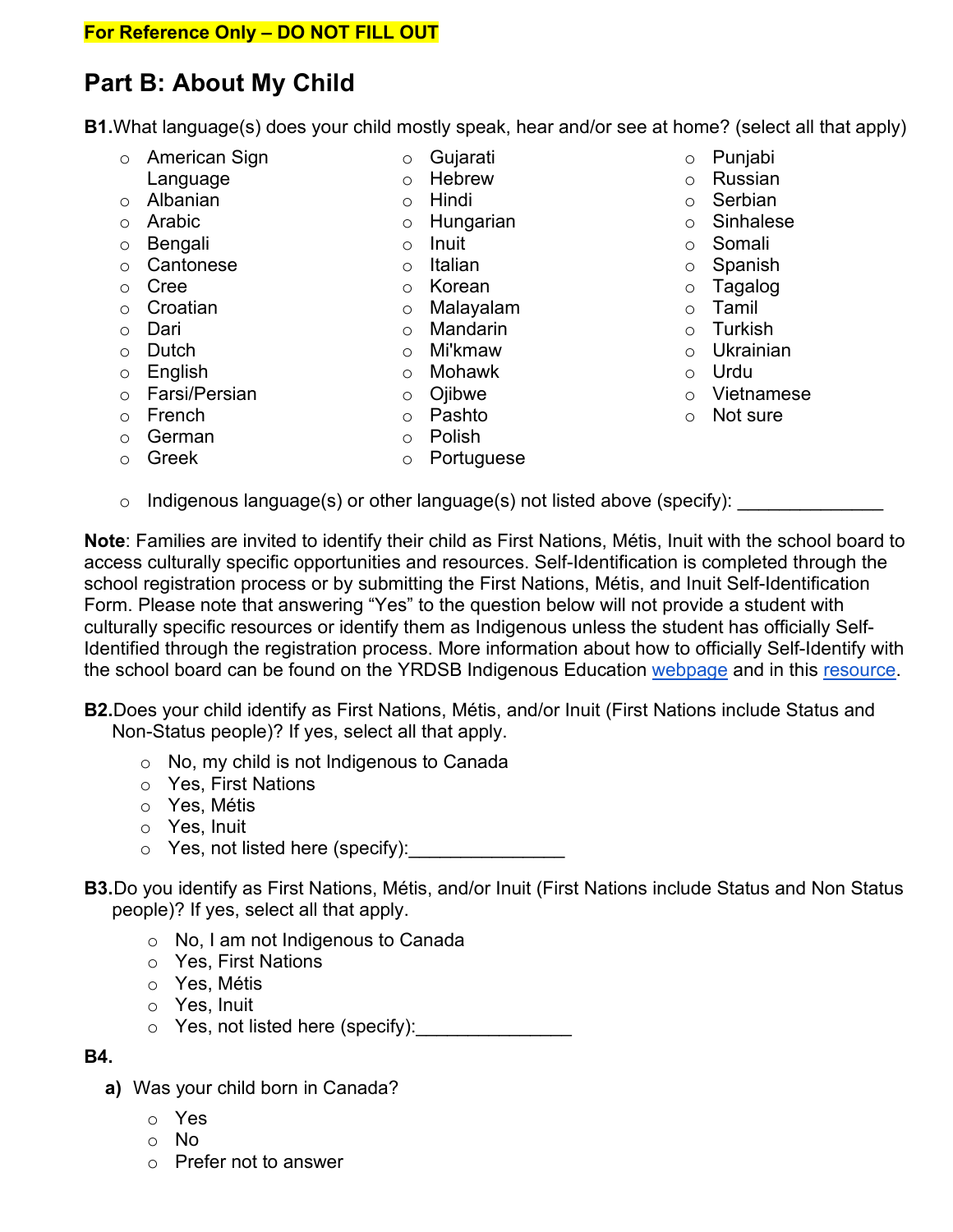- **b)** My child is:
	- o a Canadian citizen
	- $\circ$  an international student (enrolled through a study permit)
	- o a landed immigrant/permanent resident
	- o a refugee claimant
	- o Not sure
	- o Prefer not to answer
	- $\circ$  I do not understand this question
- **c)** How long has your child lived in Canada?
	- o Less than 1 year
	- $\circ$  1-3 years
	- $\circ$  4-6 years
	- $\circ$  7-9 years
	- o 10 or more years
	- o Not sure
	- o Prefer not to answer
- **B5.**Does your child consider themself Canadian? (You do not have to be born in Canada to think of yourself as Canadian.)
	- o Yes
	- o No
	- o Not sure
- **B6.**What is your child's ethnic or cultural origin(s)? (If your child identifies with multiple ethnic or cultural origins, specify all that apply.)

| $\bigcirc$ | Anishinaabe                                                           | $\circ$    | Guyanese      | $\circ$    | Polish     |
|------------|-----------------------------------------------------------------------|------------|---------------|------------|------------|
| $\bigcirc$ | Arab                                                                  | $\circ$    | Haudenosaunee | $\circ$    | Portuguese |
|            | Canadian                                                              | $\circ$    | Inuit         | $\circ$    | Russian    |
|            | Chinese                                                               | $\circ$    | Iranian       | $\circ$    | Scottish   |
|            | Colombian                                                             | $\circ$    | <b>Irish</b>  | $\circ$    | Serbian    |
| $\bigcirc$ | Cree                                                                  | $\circ$    | Italian       | $\circ$    | Somali     |
| $\bigcirc$ | Dutch                                                                 | $\circ$    | Jamaican      | $\circ$    | Spanish    |
| $\bigcirc$ | East Indian                                                           | $\circ$    | Jewish        | $\circ$    | Sri Lankan |
|            | English                                                               | $\circ$    | Korean        | $\circ$    | Tamil      |
| $\bigcirc$ | French                                                                | $\bigcirc$ | Lebanese      | $\circ$    | Turkish    |
|            | Filipino                                                              | $\circ$    | Métis         | $\bigcirc$ | Ukrainian  |
| $\bigcirc$ | German                                                                | $\circ$    | Mi'kmaq       | $\bigcirc$ | Vietnamese |
| $\bigcirc$ | Greek                                                                 | $\circ$    | Pakistani     |            |            |
|            | $\Lambda$ p attents ar quitural arigin(a) not listed above (appelty). |            |               |            |            |

o An ethnic or cultural origin(s) not listed above (specify):

**Note**: The examples in the list were chosen based on their frequency of response to previous surveys. This is not an exhaustive list. To find additional examples of ethnic and cultural origins visit [Statistics](https://www12.statcan.gc.ca/census-recensement/2021/ref/98-20-0002/982000022020001-eng.cfm#a7) Canada.

People are often described as belonging to a certain "race" based on how others see and behave toward them. These ideas about who belongs to what race are usually based on physical features such as skin colour. Ideas about race are often imposed on people by others in ways that can affect their life experiences and how they are treated.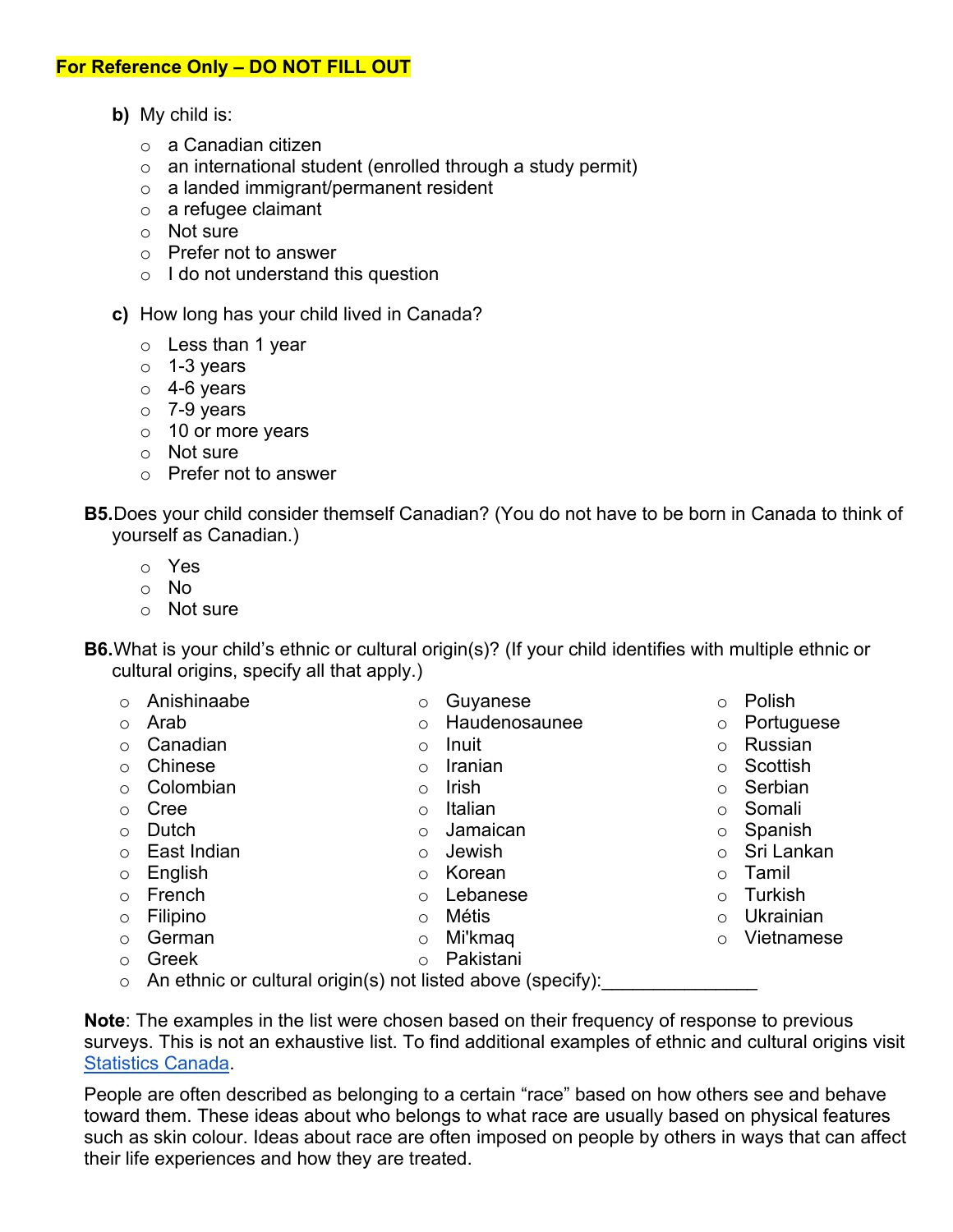- **B7.** Which racial group(s) best describes your child? (If your child identifies with multiple racial groups, select all that apply).
	- o Black (e.g., African, African-Canadian, Afro-Caribbean descent)
	- o East Asian (e.g., Chinese, Japanese, Korean, Taiwanese descent)
	- o Indigenous to Canada (e.g., First Nations, Métis, Inuit descent)
	- o Latino/Latina/Latinx (e.g., Latin American, Colombian, Ecuadorian, Mexican, Peruvian descent)
	- o Middle Eastern (e.g., Afghan, Arab, Egyptian, Israeli, Iranian, Kurdish, Lebanese, Persian, Turkish descent)
	- o South Asian (e.g., Bangladeshi, East Indian, Indo-Caribbean, Pakistani, Sri Lankan descent)
	- o Southeast Asian (e.g., Cambodian, Filipino, Indonesian, Malaysian, Thai, Vietnamese descent)
	- o White (European descent e.g., British, French, German, Italian, Russian descent)
	- o Prefer not to answer
	- $\circ$  A race or racial background not listed above (specify):
- **B8.** What is your child's religion and/or spiritual affiliation? (If your child identifies with multiple religions or spiritual affiliations, select all that apply)
	- o Agnostic (A person who thinks it's impossible to know if any God or Gods exist)
	- o Atheist (A person who does not believe in any God or Gods)
	- o Buddhist
	- o Catholic
	- o Christian (non-Catholic)
	- o Hindu
	- o Indigenous Spirituality
	- o Jewish
	- o Muslim
	- o Sikh
	- o Spiritual, but not religious
	- o No religious or spiritual affiliation
	- o Not sure
	- $\circ$  I do not understand this question
	- $\circ$  Religion(s) or spiritual affiliation(s) not listed above (specify):

**Gender identity** is a person's internal and deeply felt sense of being a man, a woman, both, neither, or having another identity on the gender spectrum. A person's gender identity may be different from their assigned sex at birth (e.g., female or male).

**B9.**What is your child's gender identity? (If your child identifies with multiple gender identities select all that apply)

- o Boy/Man
- o Girl/Woman
- o Non-Binary/Genderqueer (Refers to a person whose gender identity does not align with the binary concept of gender such as boy or girl) or Gender Fluid (Refers to a person whose gender identity changes or shifts within the gender spectrum)
- o Two Spirit (An Indigenous person whose gender identity, spiritual identity or sexual orientation includes masculine, feminine, or non-binary spirits)
- o Not sure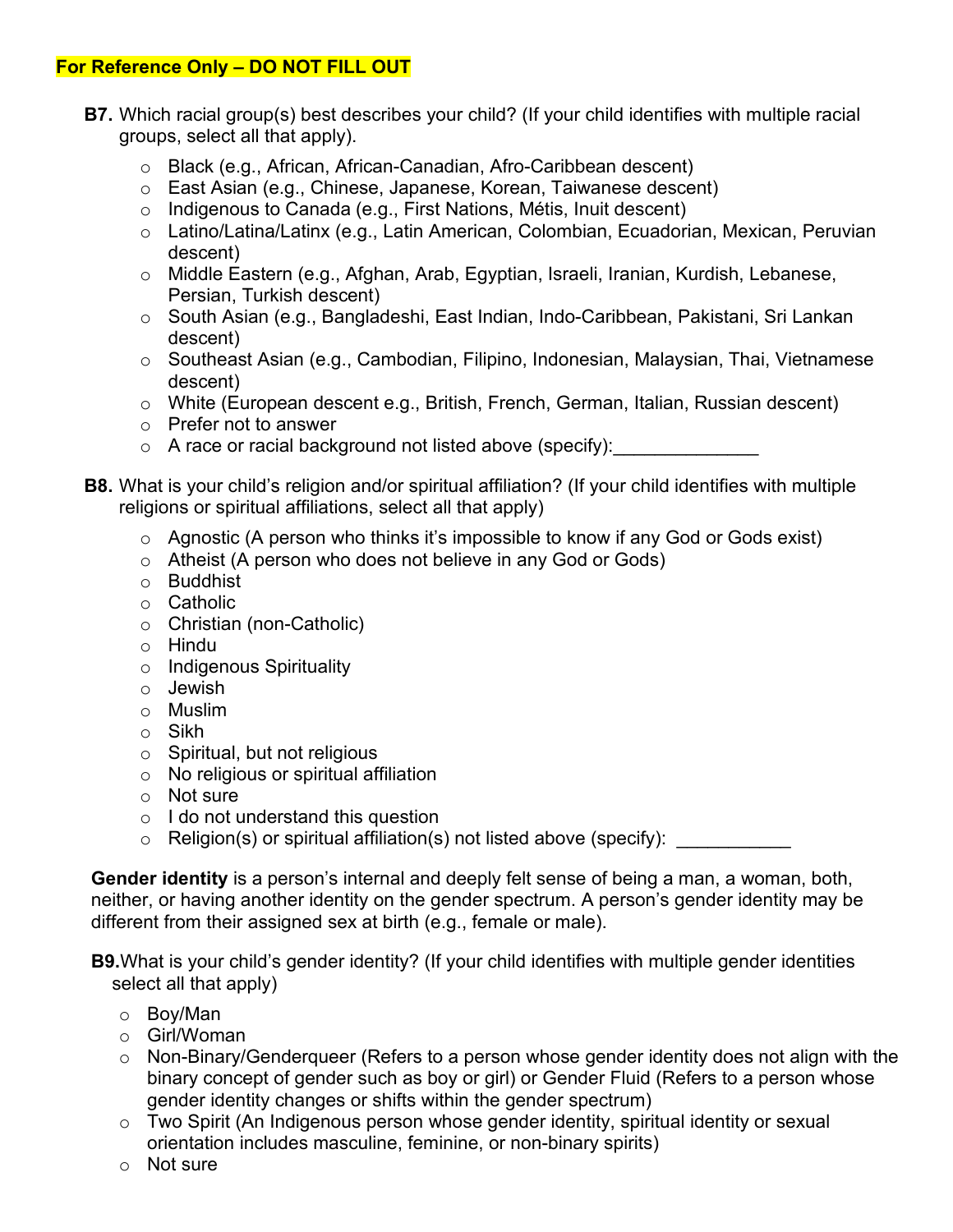- o I do not understand this question
- o Prefer not to answer
- $\circ$  Gender identity(ies) not listed above (specify):
- **B10.** Does your child identify with the gender they were assigned at birth?
	- o Yes
	- o No
	- o Prefer not to answer

**Sexual orientation** covers the range of human sexuality and is different from gender identity.

- **B11.**What is your child's sexual orientation? (If your child identifies with multiple sexual orientations, select all that apply)
	- o Asexual (A person who does not experience sexual attraction)
	- $\circ$  Bisexual (A person who experiences attraction to two or more genders)
	- $\circ$  Gay (A person who experiences attraction to people of the same gender. Gay can include both male and female individuals, or refer to male individuals only)
	- o Heterosexual/Straight (A man/boy who is attracted to women/girls or a woman/girl who is attracted to men/boys)
	- $\circ$  Lesbian (A female person who experiences attraction to female individuals)
	- $\circ$  Pansexual (A person who experiences attraction to people of diverse sexes and/or genders)
	- $\circ$  Queer (A person whose sexual orientation or gender identity goes against the heteronormative social model. Note: The term has been reappropriated by 2SLGBTQ+ communities to transform it from an insult into a symbol of self-determination and freedom.)
	- $\circ$  Questioning (A person who is exploring their own sexual orientation)
	- o Two Spirit (An Indigenous person whose gender identity, spiritual identity or sexual orientation includes masculine, feminine, or non-binary spirits)
	- o Not sure
	- o I do not understand this question
	- o Prefer not to answer
	- $\circ$  A sexual orientation not listed above (specify):

Some people identify as a person with a disability(ies). A person's disability may be diagnosed or not diagnosed. It may be hidden or visible. A disability is not something a person has. A person with a medical condition is not necessarily prevented (or disabled) from fully taking part in society. It's not the attribute of the person that makes it difficult to function, it's the barrier created when a system/structure is only designed with "able" individuals' needs in mind.

A disability may be physical, mental, behavioural, developmental, sensory, communicational or a combination of any of these. Barriers such as settings that are hard to access (like school, shops or public places), negative attitudes, and barriers to information contribute to a person's experience of having a disability.

### **B12.**

**a)** Does your child identify as a person with a disability(ies)?

- o Yes
- o No
- o Not sure
- $\circ$  I do not understand this question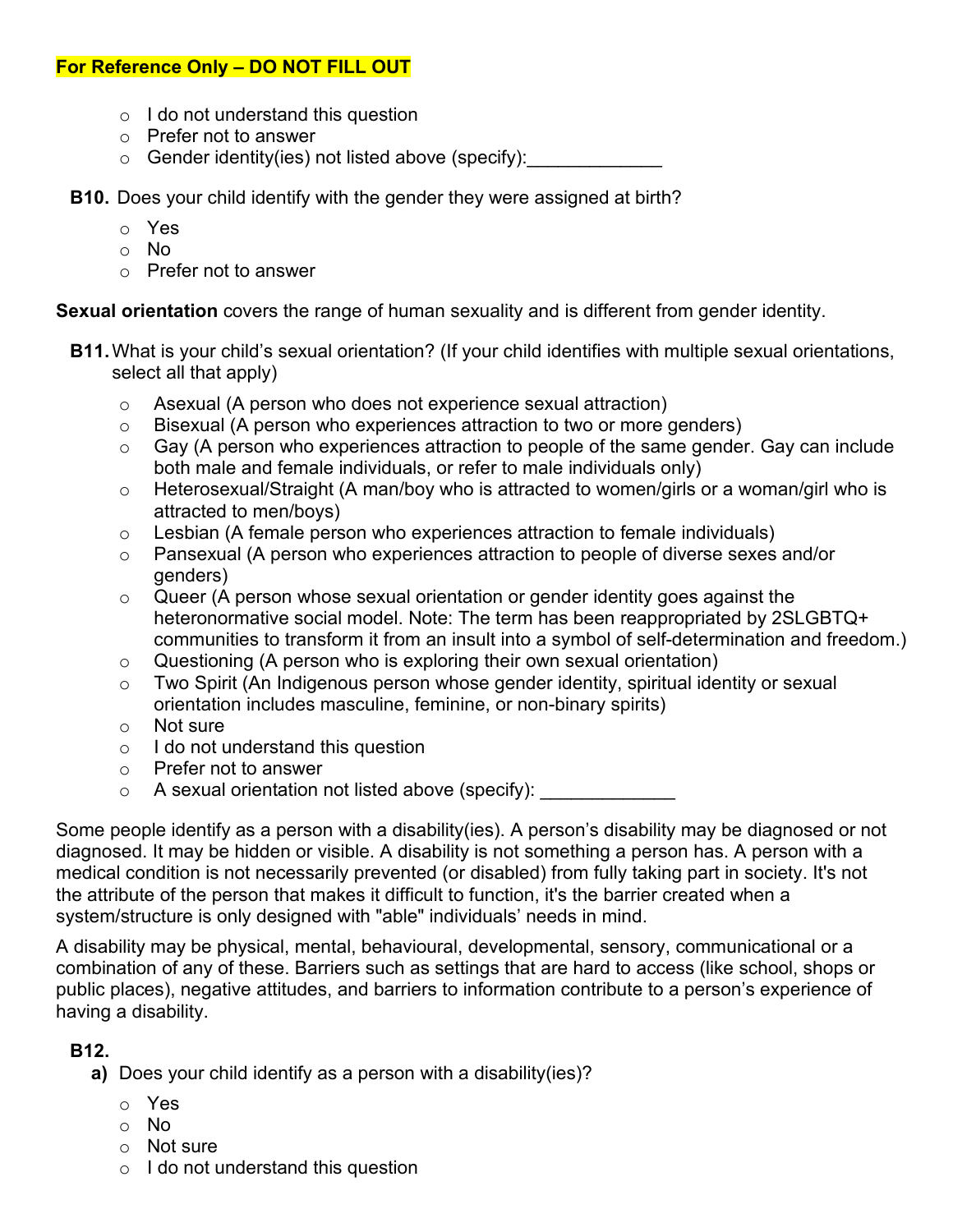- o Prefer not to answer
- **b)** Your child's disability(ies) include (select all that apply):
	- o Autism Spectrum Disorder
	- o Blind or Low Vision or any other Visual Disability
	- o Deaf or Hard of Hearing
	- o Deafblind
	- $\circ$  Developmental Disability(ies)
	- o Language Impairment
	- o Learning Disability(ies)
	- o Mild Intellectual Disability
	- o Physical Disability(ies)
	- $\circ$  I do not understand this question
	- o Prefer not to answer
	- $\circ$  Any disability(ies) not listed above (specify):

#### **B13.**

**a)** Does your child have an Individual Education Plan (IEP) to support their learning?

- o Yes
- o No
- o Not sure
- o I do not understand this question
- o Prefer not to answer
- **b)** Indicate the exceptionalities listed on your child's IEP (select all that apply):
	- o Autism
	- o Behaviour
	- o Blind and Low Vision
	- o Deaf and Hard of Hearing
	- o Developmental Disability
	- o Giftedness
	- o Language Impairment
	- o Learning Disability
	- o Mild Intellectual Disability
	- o Multiple Exceptionalities
	- o Physical Disability
	- o Speech Impairment
	- o Not sure
	- o Another exceptionality: **Another exceptionality**:
- **c)** If your child is receiving special education programming this year (e.g., accommodations, IEP), does it support their strengths, needs, and interests?
	- o Yes
	- o No
	- o Not sure
	- $\circ$  Not applicable my child is not receiving special education programming  $\circ$  Prefer not to answer
	- Prefer not to answer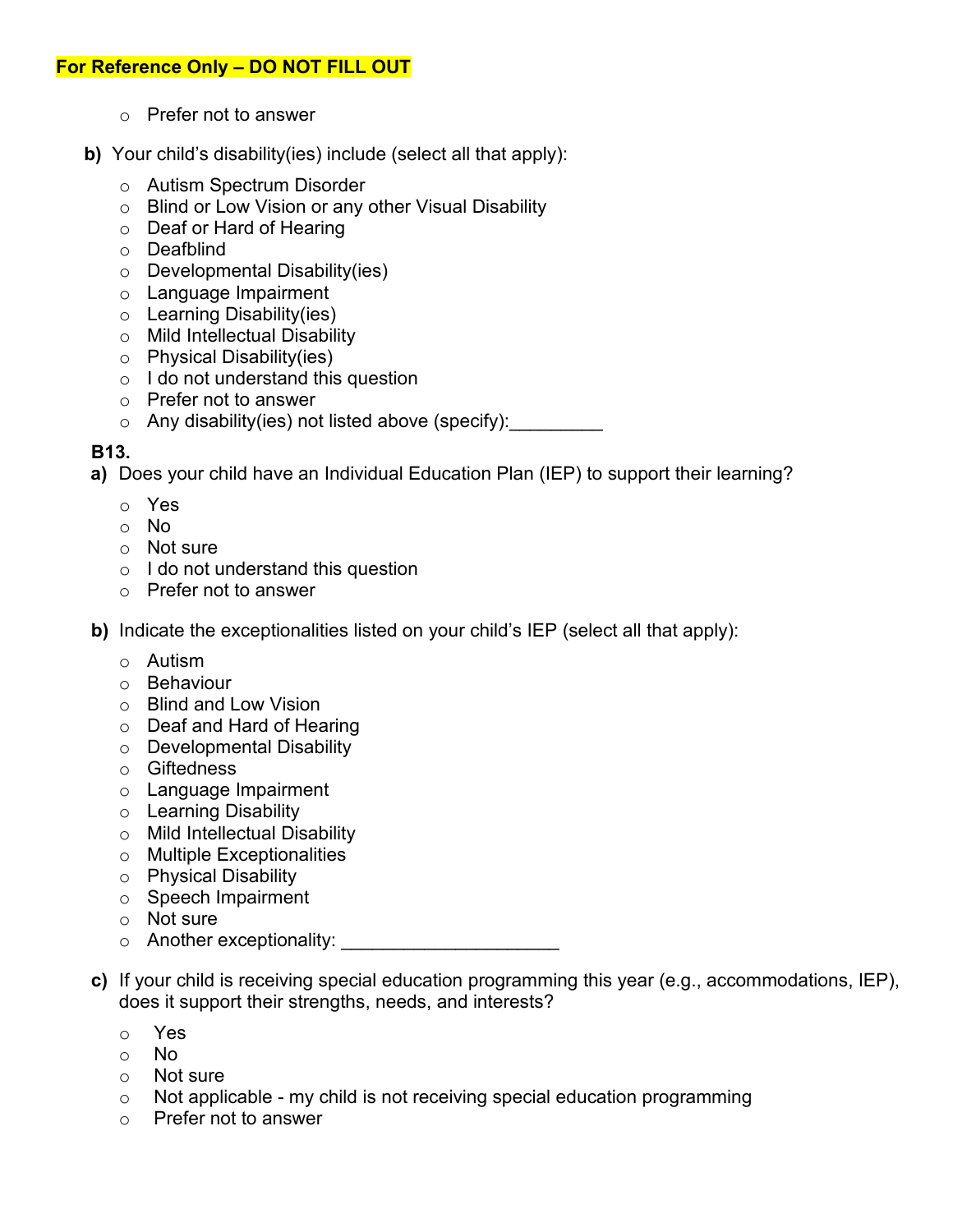#### **B14.**

- **a)** This school year, was your child learning English as a second or additional language (i.e., class support, support from an ESL teacher, or if in high school, were they enrolled in an ESL/ELD course e.g., ESLCO, ESLEO)?
	- o Yes
	- o No
	- o Not sure
	- o Prefer not to answer
- **b)** Think about your child's experiences in all their classes this school year when responding to the following question: As an English language learner, did your child feel their learning needs were supported?
	- o My child felt very supported
	- o My child felt somewhat supported
	- o My child did not feel supported

# **Part C: Learning Model, Technology, and Learning Tools**

- **C1.** Has your child had reliable internet at home this school year (e.g., it does not freeze, lag, or disconnect and you do not experience power outages)?
	- $\circ$  Yes, my child has internet and it is always reliable
	- $\circ$  Yes, my child has internet and it is mostly reliable
	- $\circ$  Yes, my child has internet but it is not reliable
	- o No, my child has not had internet at home
- **C2.** Does your child have access to an electronic device (e.g., a computer, laptop, Chromebook, Assistive Technology, electronic refreshable braille device, hearing receiver) to complete their schoolwork?
	- $\circ$  Yes, my child has their own device
	- $\circ$  Yes, my child has a device that is borrowed from the school
	- $\circ$  Sometimes, my child shares a device owned by our family
	- $\circ$  Sometimes, my child shares a device with our family borrowed from the school
	- $\circ$  No, my child does not have a device available for schoolwork
- **C3.** Think about the tasks and assignments your child had to complete when learning online this year. Select the option that best applies to them:

|    |                            | Strongly | Agree | <b>Disagree</b> | Strongly | Not sure |
|----|----------------------------|----------|-------|-----------------|----------|----------|
|    |                            | agree    |       |                 | disagree |          |
| a) | My child had the           |          |       |                 |          |          |
|    | materials they needed to   |          |       |                 |          |          |
|    | complete their             |          |       |                 |          |          |
|    | assignments.               |          |       |                 |          |          |
| b) | My child was able to get   |          |       |                 |          |          |
|    | the support from their     |          |       |                 |          |          |
|    | teacher(s) and other staff |          |       |                 |          |          |
|    | when they needed it.       |          |       |                 |          |          |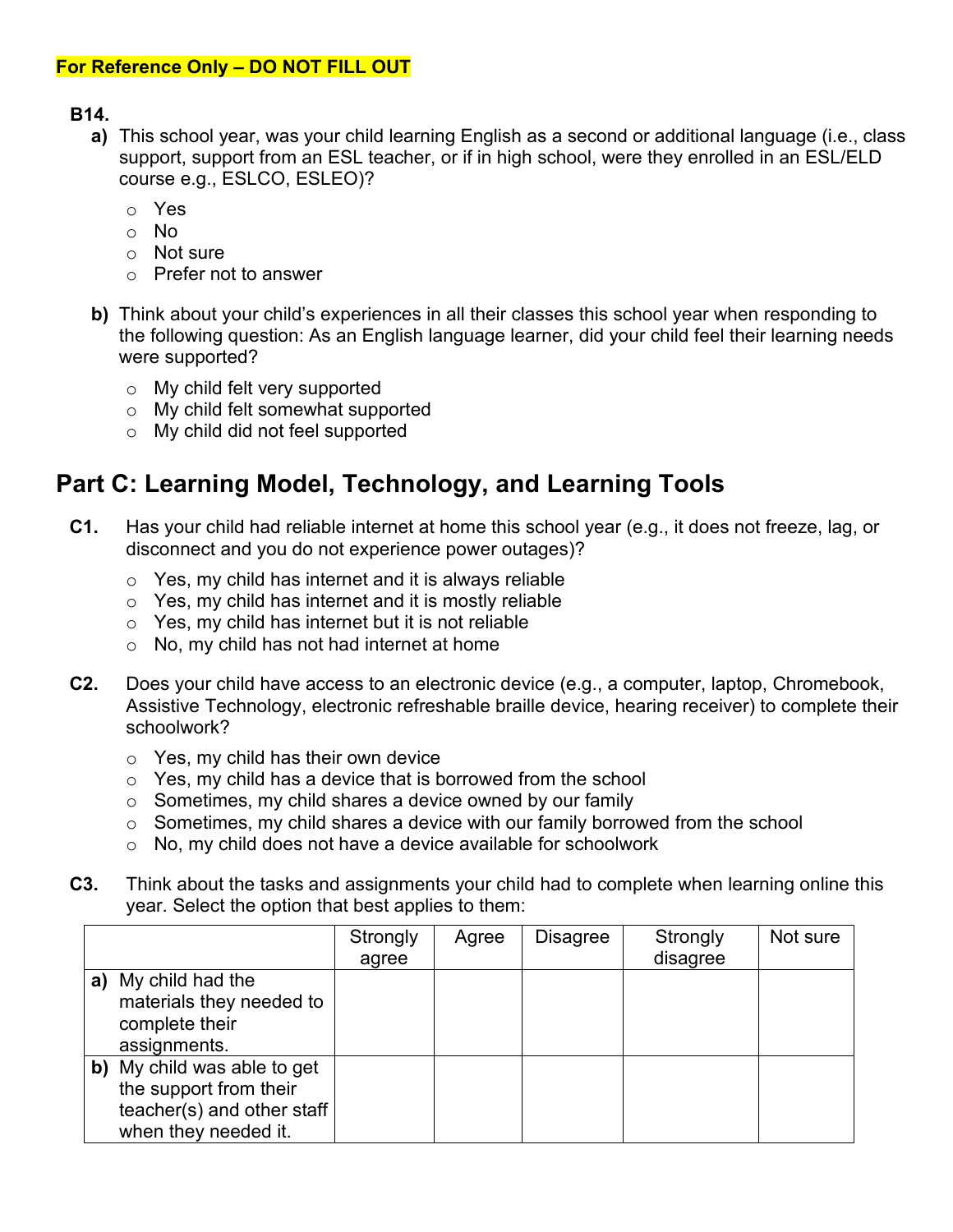- **C4.** When learning online this year, your child had access to online spaces or platforms that supported their well-being (e.g., chat features, virtual drop in hours).
	- o Strongly agree
	- o Agree
	- o Disagree
	- o Strongly disagree
	- o Not sure
- **C5.** Based on your child's learning model (i.e., in-person or remote) and experiences this year, to what extent were they able to:

|    |                                                                                                             | To a<br>large<br>extent | To a<br>moderate<br>extent | To<br>some<br>extent | To a<br>little<br>extent | Not at<br>all | <b>Not</b><br>sure |
|----|-------------------------------------------------------------------------------------------------------------|-------------------------|----------------------------|----------------------|--------------------------|---------------|--------------------|
|    | a) Participate in class discussions                                                                         |                         |                            |                      |                          |               |                    |
|    | b) Understand the learning                                                                                  |                         |                            |                      |                          |               |                    |
|    | c) Build relationships with the teacher                                                                     |                         |                            |                      |                          |               |                    |
|    | d) Build friendships with other<br>students                                                                 |                         |                            |                      |                          |               |                    |
|    | e) Collaborate with other students                                                                          |                         |                            |                      |                          |               |                    |
| f) | Communicate with their teacher(s)<br>when they needed to (e.g., talk to,<br>ask questions and get support). |                         |                            |                      |                          |               |                    |
|    | g) Receive support from other school<br>staff (e.g., ESL Teacher, SERT,<br>Guidance)                        |                         |                            |                      |                          |               |                    |
|    | h) Receive feedback from their<br>teacher(s)                                                                |                         |                            |                      |                          |               |                    |
| i) | Receive support and feedback<br>from other students                                                         |                         |                            |                      |                          |               |                    |
| j) | Demonstrate their learning                                                                                  |                         |                            |                      |                          |               |                    |

**C6.** The learning model (i.e., in-person or online) supported my child's overall:

|                                    | Strongly<br>agree | Agree | <b>Disagree</b> | Strongly<br>disagree | Not sure |
|------------------------------------|-------------------|-------|-----------------|----------------------|----------|
| Well-being and mental health<br>a) |                   |       |                 |                      |          |
| Learning and achievement<br>b)     |                   |       |                 |                      |          |

**C7.** In what ways did the learning model benefit your child?

\_\_\_\_\_\_\_\_\_\_\_\_\_\_\_\_\_\_\_\_\_\_\_\_\_\_\_\_\_\_\_\_\_\_\_\_\_\_\_\_\_\_\_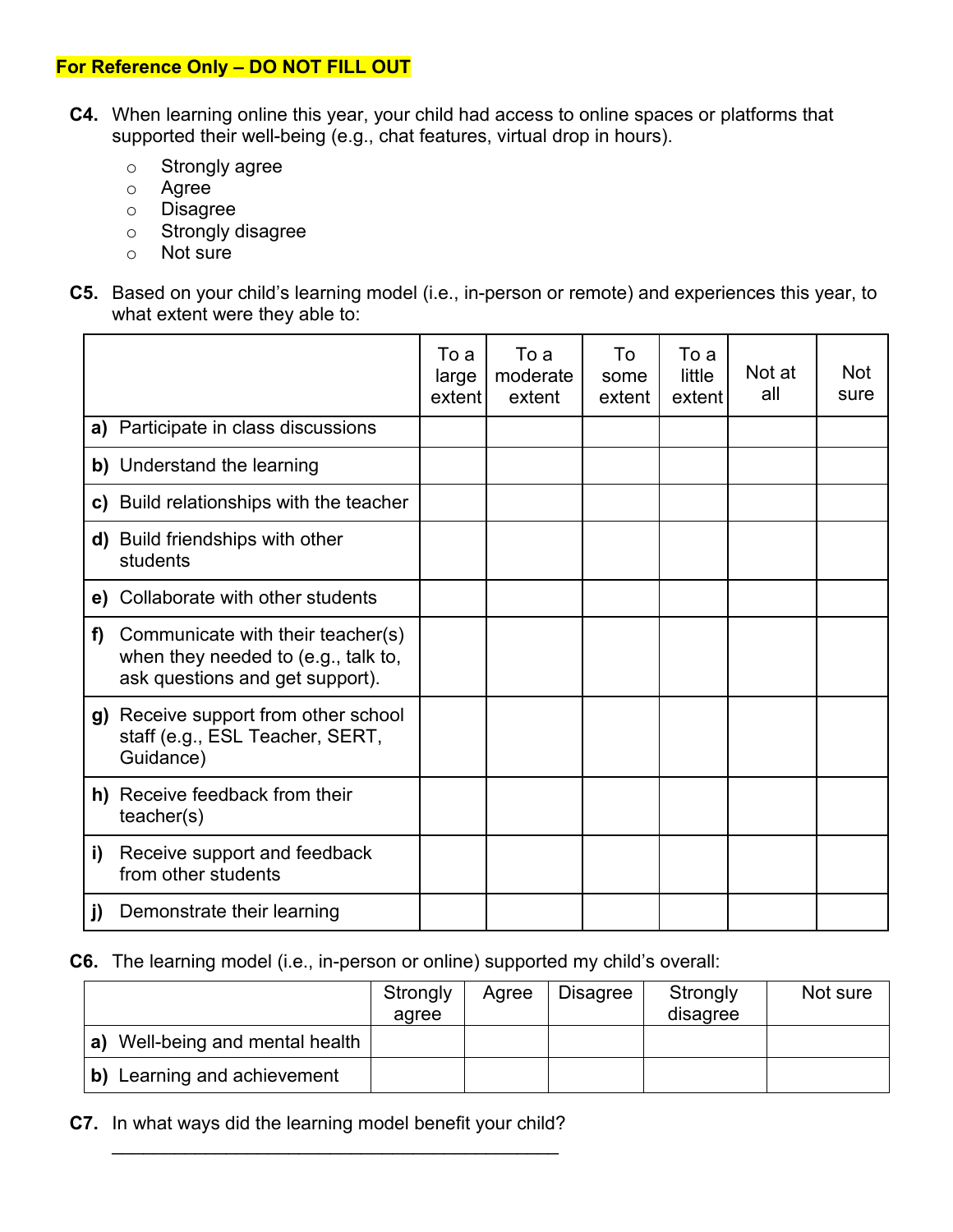- **C8.** What challenges did your child experience with their learning model?
- **C9.** To improve my child's online learning experiences I would suggest:

\_\_\_\_\_\_\_\_\_\_\_\_\_\_\_\_\_\_\_\_\_\_\_\_\_\_\_\_\_\_\_\_\_\_\_\_\_\_\_\_\_\_\_\_

\_\_\_\_\_\_\_\_\_\_\_\_\_\_\_\_\_\_\_\_\_\_\_\_\_\_\_\_\_\_\_\_\_\_\_\_\_\_\_\_\_\_\_\_

# **Part D: Engagement and Learning**

**D1.** When my child is at school or learning online:

|                                                         | All the<br>time | Often | Sometimes | Rarely   Never | Not<br>sure |
|---------------------------------------------------------|-----------------|-------|-----------|----------------|-------------|
| My child enjoys learning.<br>a)                         |                 |       |           |                |             |
| b) My child feels like they are<br>part of a community. |                 |       |           |                |             |

- **D2.** Tell us the reason(s) why your child has been absent from school and/or the classroom this school year (select all that apply):
	- o Not applicable (never absent)
	- o Sickness or illness
	- o Symptoms associated with COVID-19 Daily Screening
	- o Mental health/well-being difficulty (e.g., feeling anxious, unhappy, overwhelmed)
	- o Public transit late or cancelled (e.g., bus or taxi)
	- $\circ$  Family transportation late or not available (e.g., car trouble or running late)
	- o School bus late or cancelled
	- $\circ$  Family reasons (e.g., need to help out at home)
	- o Extra-curricular activities outside of school (e.g., competition, tournament, performance)
	- $\circ$  Few or no friends in their class(es)
	- o Need to work
	- o Weather
	- o Fear of being bullied
	- o Avoiding other students
	- o Avoiding adults at school
	- o Studying or completing work for another class
	- o An adult other than their teacher supervising the class
	- o My child doesn't like school
	- $\circ$  Other (specify):  $\_\_$
- **D3.** What does your child plan to do after high school? (select all that apply) **[SECONDARY ONLY]**
	- o No plans at this time
	- o Work
	- o Attend college
	- o Attend university
	- o Attend a joint college/university program
	- o Attend a community-based day program
	- o Attend an apprenticeship program
	- o Military service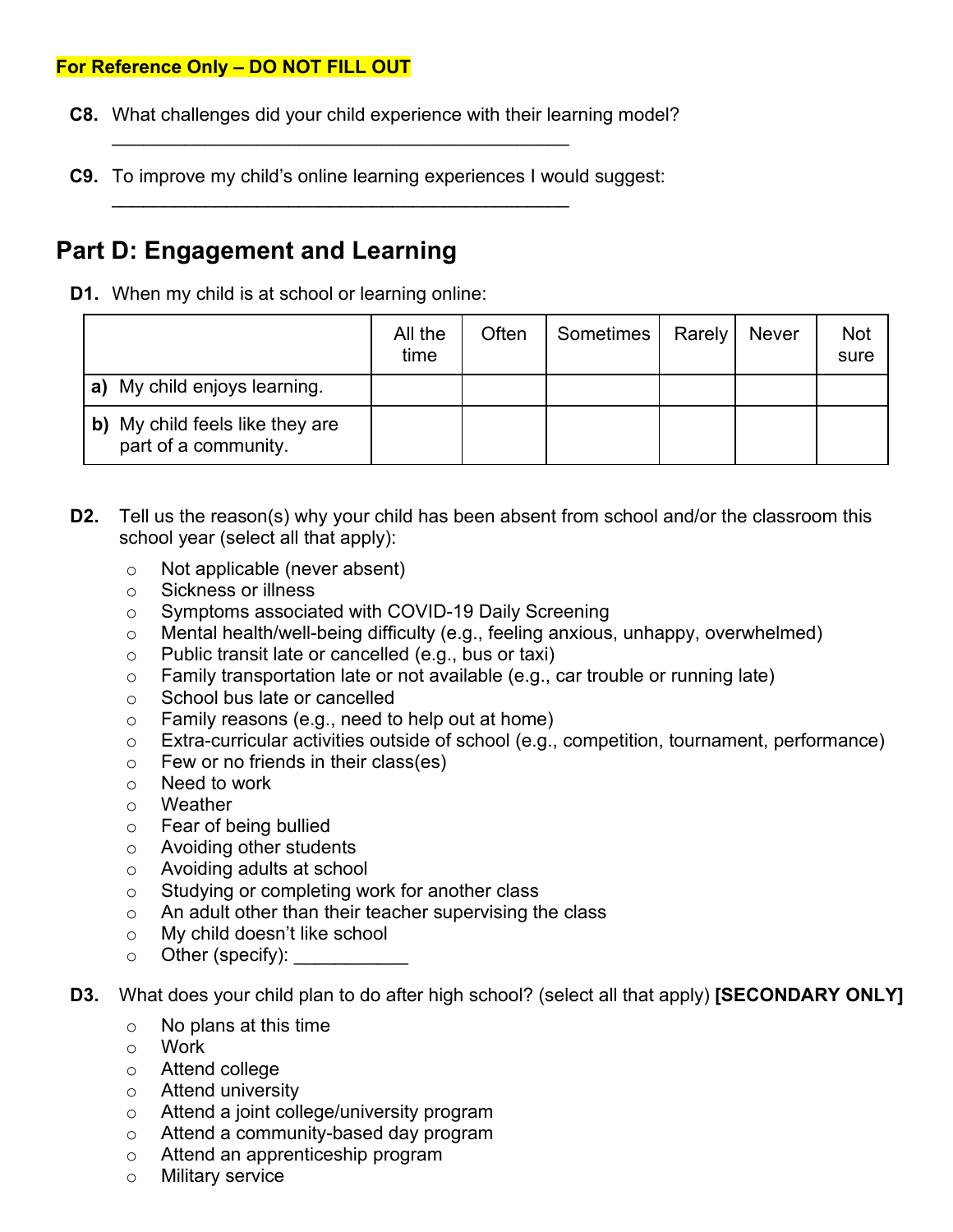- o Volunteer activity
- o Travel or gap year
- o Not sure
- o Other plans (specify): <u>contained</u>

#### **This year, secondary schools had culminating activity days instead of formal exams or assessment tasks worth 30% of the final mark.**

**D4.**How helpful were the culminating activity days for (select "not applicable" if your child's course(s) contained an assessment task worth 30% of their final grade): **[SECONDARY ONLY]**

|    |                                                                                              | <b>Extremely</b><br>helpful | Somewhat<br>helpful | Slightly<br>helpful | Not at all<br>helpful | <b>Not</b><br>sure | <b>Not</b><br>applicable |
|----|----------------------------------------------------------------------------------------------|-----------------------------|---------------------|---------------------|-----------------------|--------------------|--------------------------|
|    | a) Your child's learning.                                                                    |                             |                     |                     |                       |                    |                          |
| b) | Your child being able to meet<br>with their teachers for<br>additional support               |                             |                     |                     |                       |                    |                          |
|    | c) Your child's ability to<br>demonstrate their learning<br>without having to write<br>exams |                             |                     |                     |                       |                    |                          |
|    | d) Your child's achievement                                                                  |                             |                     |                     |                       |                    |                          |
| e) | Your child's well-being and<br>mental health                                                 |                             |                     |                     |                       |                    |                          |

# **Part E: Family/School Communication and Community Engagement**

- **E1.** I am able to communicate with my child's teacher(s) when I need to (e.g., talk to, ask questions and get support).
	- o All the time
	- o Often
	- o Sometimes<br>o Rarely
	- Rarely
	- o Never
	- o Not sure
- **E2.** State your level of agreement with the following:

|    |                                                                                                                                                                      | Strongly<br>agree | Agree | <b>Disagree</b> | Strongly<br>disagree | Not<br>sure |
|----|----------------------------------------------------------------------------------------------------------------------------------------------------------------------|-------------------|-------|-----------------|----------------------|-------------|
| a) | The school recognizes me as a partner in<br>my child's learning and well-being (e.g.,<br>sees me as an expert of my child's<br>identities, abilities and interests). |                   |       |                 |                      |             |
|    | I feel welcome at this school.                                                                                                                                       |                   |       |                 |                      |             |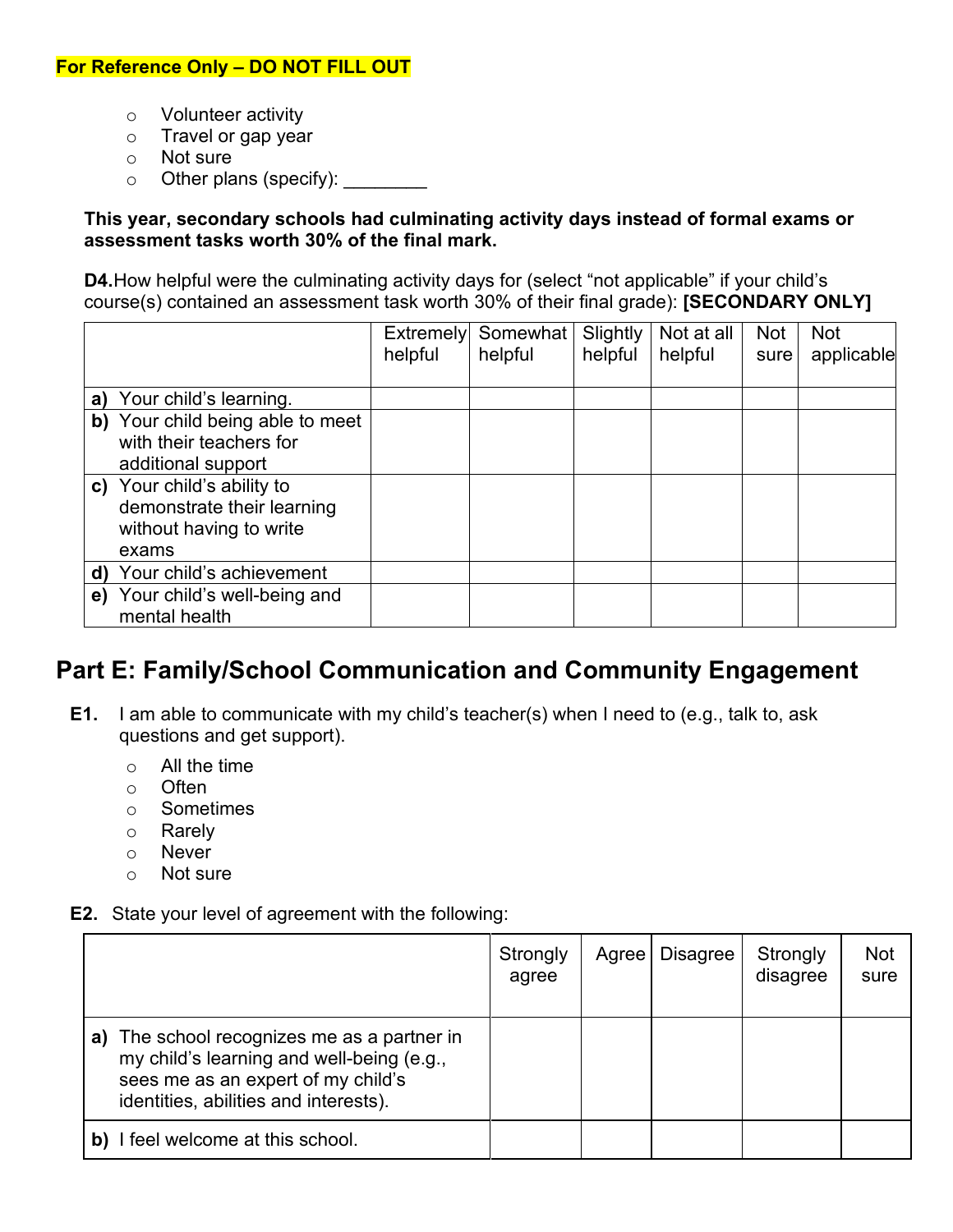|    |                                                                                                                                                                                          | Strongly<br>agree | Agree | <b>Disagree</b> | Strongly<br>disagree | <b>Not</b><br>sure |
|----|------------------------------------------------------------------------------------------------------------------------------------------------------------------------------------------|-------------------|-------|-----------------|----------------------|--------------------|
|    | c) I feel welcome to contact this school.                                                                                                                                                |                   |       |                 |                      |                    |
| d) | This school provides multiple ways for me<br>to provide input into decisions that affect<br>my child or my child's learning (e.g.,<br>digitally, after school meetings, phone<br>calls). |                   |       |                 |                      |                    |
|    | e) It is easy to connect with staff at my child's<br>school (e.g., teacher, principal or vice-<br>principal).                                                                            |                   |       |                 |                      |                    |
| f) | I am satisfied with the information this<br>Board provides me about community<br>agencies and their services.                                                                            |                   |       |                 |                      |                    |
|    | g) I know who to connect with at my child's<br>school to request additional support (e.g.,<br>accommodations).                                                                           |                   |       |                 |                      |                    |

**E3.**This school provides me with enough information about:

|                                                             | Strongly<br>agree | Agree | <b>Disagree</b> | Strongly<br>disagree | Not sure |
|-------------------------------------------------------------|-------------------|-------|-----------------|----------------------|----------|
| a) What is being taught at school.                          |                   |       |                 |                      |          |
| b) Student progress at school.                              |                   |       |                 |                      |          |
| c) Student tests and assessments.                           |                   |       |                 |                      |          |
| <b>d)</b> How to monitor and discuss schoolwork<br>at home. |                   |       |                 |                      |          |
| How to support my child's learning at<br>e)<br>home.        |                   |       |                 |                      |          |
| The work of the School Council.                             |                   |       |                 |                      |          |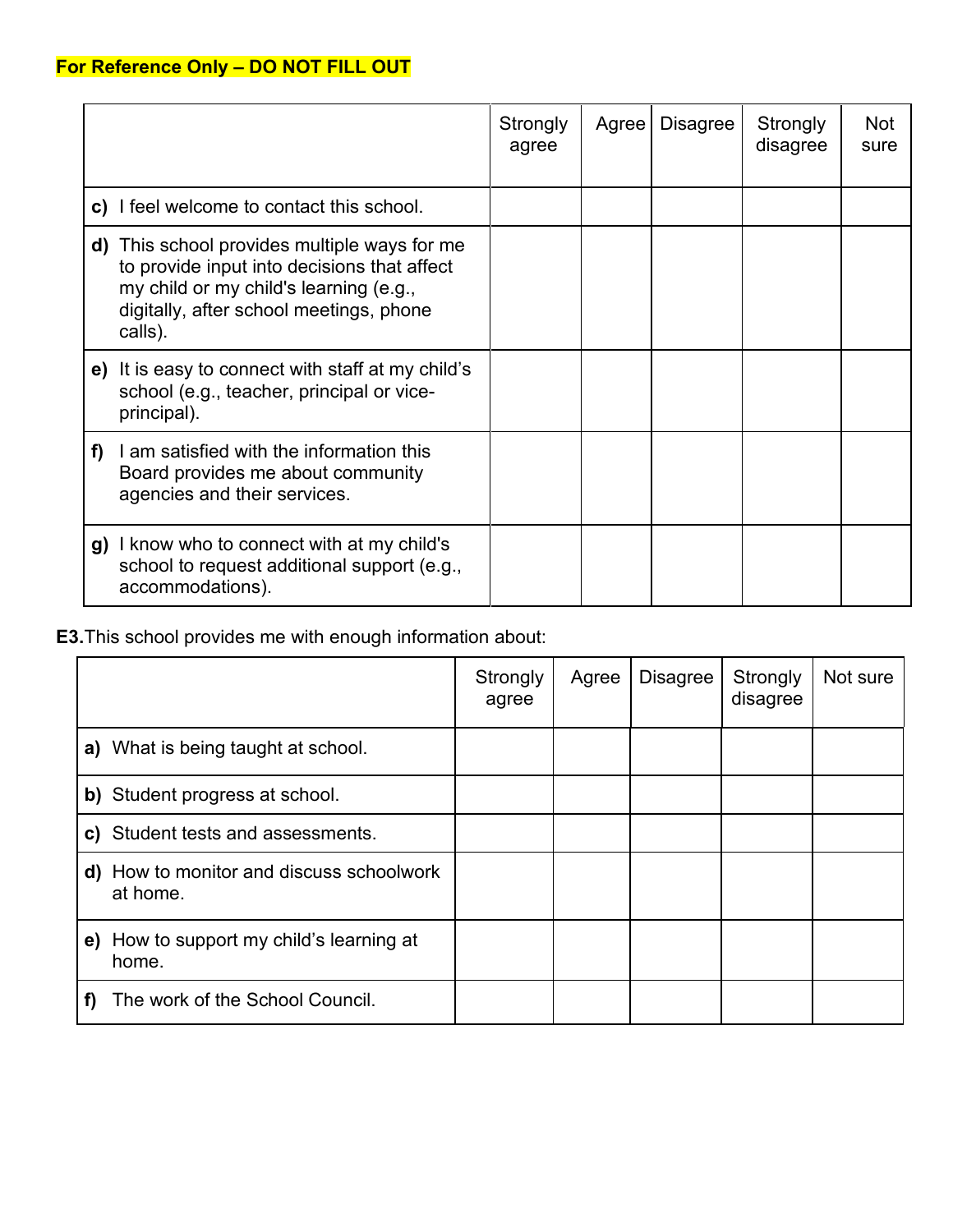**E5.** Think about your experiences this school year when responding to the following:

|    |                                                                                                                                         | Strongly<br>agree | Agree | <b>Disagree</b> | Strongly<br>disagree | Not sure |
|----|-----------------------------------------------------------------------------------------------------------------------------------------|-------------------|-------|-----------------|----------------------|----------|
|    | a) This schools makes an effort to<br>communicate with me.                                                                              |                   |       |                 |                      |          |
|    | b) This school informs me about who to<br>contact when I have issues.                                                                   |                   |       |                 |                      |          |
|    | c) This school provides me with<br>communication about the process for<br>addressing issues.                                            |                   |       |                 |                      |          |
|    | d) This school provides me with<br>communication about how I will be<br>informed of the outcome of any issues<br>that have been raised. |                   |       |                 |                      |          |
|    | e) This school provides me with<br>communication that is easy to access.                                                                |                   |       |                 |                      |          |
| f) | This school provides me with<br>communication that is easy to<br>understand.                                                            |                   |       |                 |                      |          |
| g) | This school works hard to eliminate<br>language barriers faced by families.                                                             |                   |       |                 |                      |          |

- **E6.** Communications from this school are provided in a language that I understand.
	- o Strongly agree
	- o Agree
	- o Disagree
	- o Strongly disagree
	- o Not Sure
- **E7.** YRDSB would like to gain a better understanding of how to provide accessible communication and learning. Would it be helpful to have communications translated into any of the following languages? (select all that apply):

| ○ American Sign | ○ Dari          | $\cap$ | Heb          |
|-----------------|-----------------|--------|--------------|
| Language        | $\circ$ Dutch   |        | $\circ$ Hinc |
| ○ Albanian      | $\circ$ English |        | ⊙ Hun        |
| ○ Arabic        | ○ Farsi/Persian | $\cap$ | Inuit        |
| ○ Bengali       | $\circ$ French  | ∩      | Italia       |

- o Cantonese
- o Cree
- o Croatian
- o German o Greek
- o Gujarati
- rew
- di
- ıgarian
- 
- an
- o Korean
- o Malayalam
- o Mandarin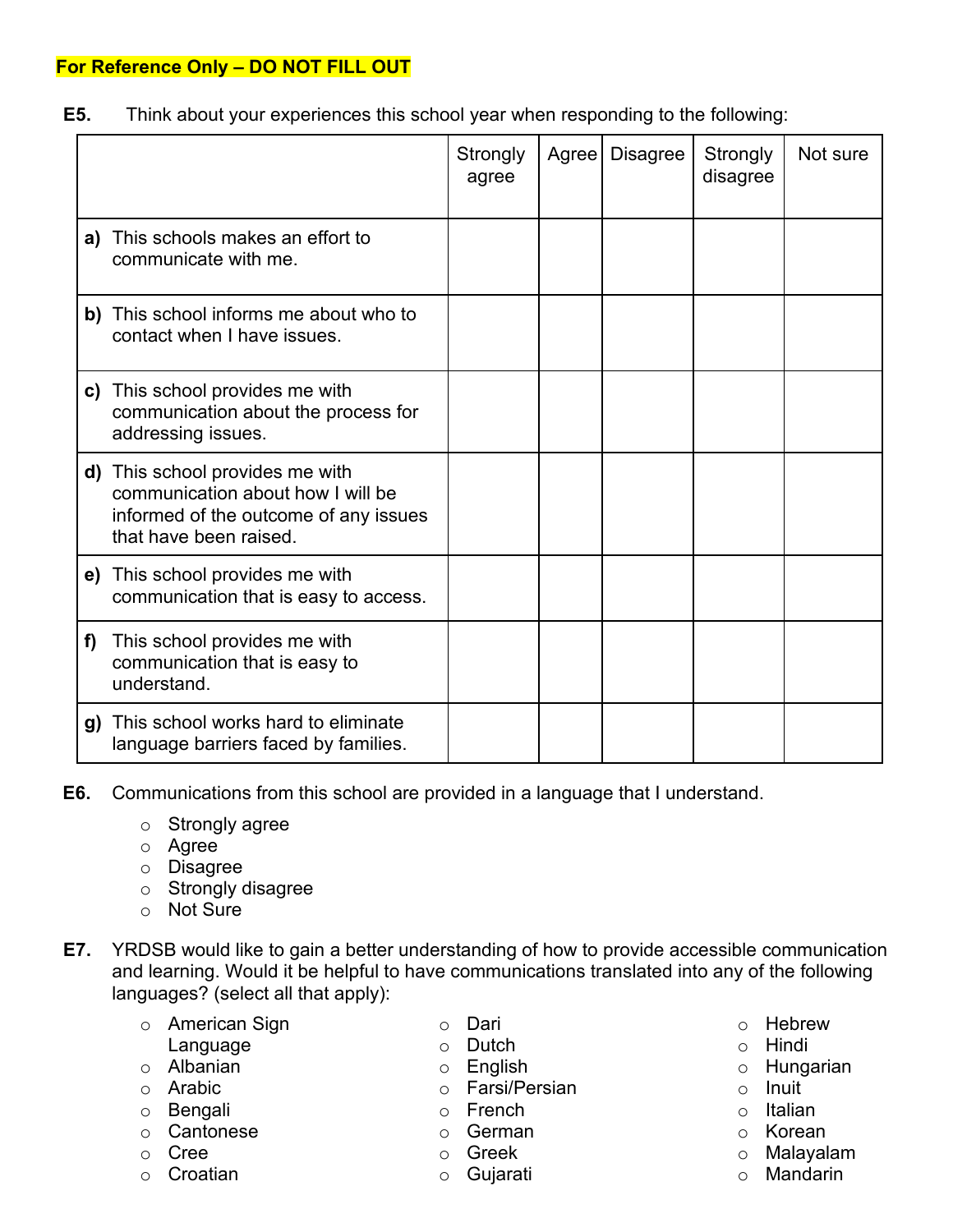- o Mi'kmaw
- o Mohawk
- o Ojibwe
- o Pashto
- o Polish
- o Portuguese
- o Punjabi
- o Tamil
- o Indigenous language(s) or other languages not listed above (specify):

# **Part F: Well-Being and Mental Health**

**F1.** In general, during this school year, how often did your child feel:

|              |                                                                                            | All the<br>time | Often | Sometimes | Rarely | <b>Never</b> | Not sure |
|--------------|--------------------------------------------------------------------------------------------|-----------------|-------|-----------|--------|--------------|----------|
|              | a) Happy                                                                                   |                 |       |           |        |              |          |
|              | b) Nervous or anxious                                                                      |                 |       |           |        |              |          |
|              | c) Positive about the future                                                               |                 |       |           |        |              |          |
|              | d) Lonely                                                                                  |                 |       |           |        |              |          |
|              | e) Good about themself                                                                     |                 |       |           |        |              |          |
| f)           | Sad or depressed                                                                           |                 |       |           |        |              |          |
|              | g) Like they matter to<br>people at school                                                 |                 |       |           |        |              |          |
|              | h) Socially isolated                                                                       |                 |       |           |        |              |          |
| i)           | Angry                                                                                      |                 |       |           |        |              |          |
| j)           | Like they have no friends                                                                  |                 |       |           |        |              |          |
|              | k) Like they no longer take<br>pleasure or joy from<br>things that once made<br>them happy |                 |       |           |        |              |          |
| $\mathbf{I}$ | Hopeless                                                                                   |                 |       |           |        |              |          |
|              | m) Under a lot of stress or<br>pressure                                                    |                 |       |           |        |              |          |
|              | n) Confident                                                                               |                 |       |           |        |              |          |

- o Turkish
- o Ukrainian
- o Urdu
- o Vietnamese
- o Not sure
- o Russian
- o Serbian o Sinhalese
- 
- o Somali o Spanish
- o Tagalog
-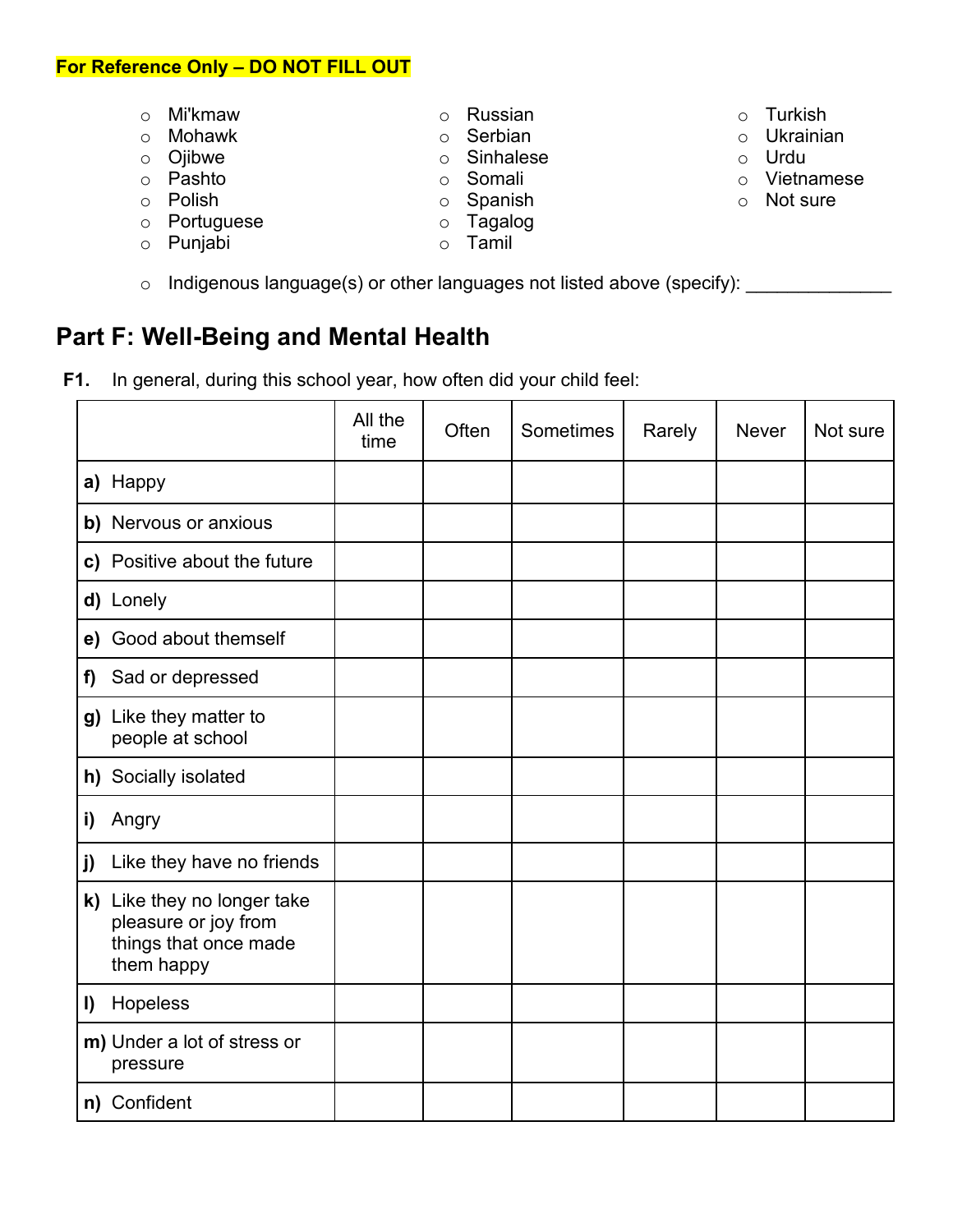|                                                                                           | All the<br>time | Often | Sometimes | Rarely | <b>Never</b> | Not sure |
|-------------------------------------------------------------------------------------------|-----------------|-------|-----------|--------|--------------|----------|
| o) Like they have a say in<br>important decisions at<br>school that affect their<br>lives |                 |       |           |        |              |          |
| Overwhelmed                                                                               |                 |       |           |        |              |          |

#### **F2.** Think about your child's experiences this school year when responding to the following:

|                                                                                                | Strongly<br>agree | Agree | <b>Disagree</b> | Strongly<br>disagree | Not sure |
|------------------------------------------------------------------------------------------------|-------------------|-------|-----------------|----------------------|----------|
| a) Adults at this school care about my child's<br>well-being.                                  |                   |       |                 |                      |          |
| b) There is at least one caring adult at my<br>child's school who supports them.               |                   |       |                 |                      |          |
| c) If my child needed support(s) related to<br>mental health, I would know how to get<br>help. |                   |       |                 |                      |          |
| <b>d)</b> My child enjoys being at this school.                                                |                   |       |                 |                      |          |
| e) My child feels supported by staff when<br>they ask for help with their learning.            |                   |       |                 |                      |          |

- **F3.** This school building is clean and well maintained to provide a good environment for learning.
	- o Strongly agree
	- o Agree
	- o Disagree
	- o Strongly disagree
	- o Not Sure
	- o Not applicable (i.e., my child was learning online)
- **F4.** At this school, there is a focus on supporting the mental health and well-being of students.
	- o Strongly agree
	- o Agree
	- o Disagree
	- o Strongly disagree
	- o Not sure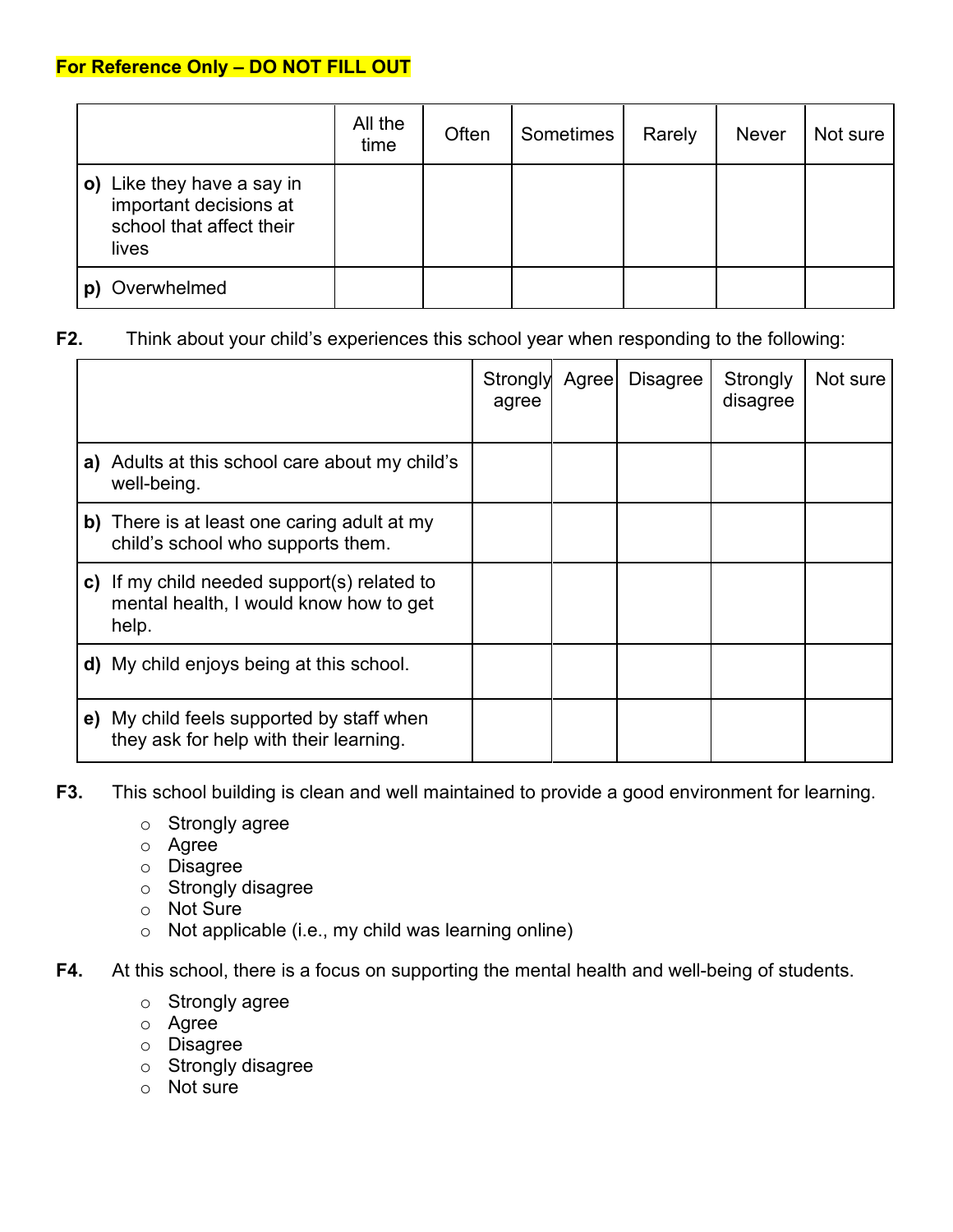- **F6.** If your child had a concern about their mental health, who would they talk to? (select all that apply)
	- o Parents/Guardians or other relatives
	- o Friends
	- o Psychologist, Social Worker, Counsellor
	- o Teacher including a Guidance Counsellor or Student Success Teacher
	- o Another school adult (e.g., Office Staff, Teaching Assistant, Educational Assistant, Lunchroom Supervisor, Designated Early Childhood Educator)
	- o Principal or Vice-Principal
	- o No one
	- o Prefer not to answer
	- o Not sure
	- $\circ$  Other (specify):
- **F7.** If your child had a concern about their mental health and did not talk to an adult at school, is it because of any of the following? (select all that apply)
	- o My child did not have a mental health concern.
	- o My child preferred to handle the problem themself.
	- o My child did not think an adult at school would be able to help.
	- o My child did not know who to approach at school.
	- o My child did not know how to ask for help.
	- o My child was worried that other people would find out.
	- $\circ$  My child was worried they would be judged for feeling that way.
	- o My child feels people will think they are just looking for attention.
	- o My child feels it is a sign of weakness.
	- o Not sure
	- o Other (specify):\_\_\_\_\_\_\_\_\_\_\_\_\_\_\_\_\_\_\_\_\_\_\_\_

This survey and the responses provided will not be monitored. Should your child require immediate mental health support please refer to 310 COPE (1-855-310-COPE) or Kids Help Phone [\(https://kidshelpphone.ca](https://kidshelpphone.ca/) or 1-800-668-6868) for support.

# **Part G: Relationships with Peers and Staff**

**G1.** Think about your child's experiences this school year when responding to the following:

|                                                                                                                  | Strongly<br>agree | Agree | <b>Disagree</b> | Strongly<br>disagree | Not sure |
|------------------------------------------------------------------------------------------------------------------|-------------------|-------|-----------------|----------------------|----------|
| a) Adults at this school reflect my child's<br>social identities (e.g., race, gender,<br>culture, disabilities). |                   |       |                 |                      |          |
| <b>b)</b> Adults at this school have high<br>expectations for my child.                                          |                   |       |                 |                      |          |
| Student ideas are used to improve this<br>C)<br>school.                                                          |                   |       |                 |                      |          |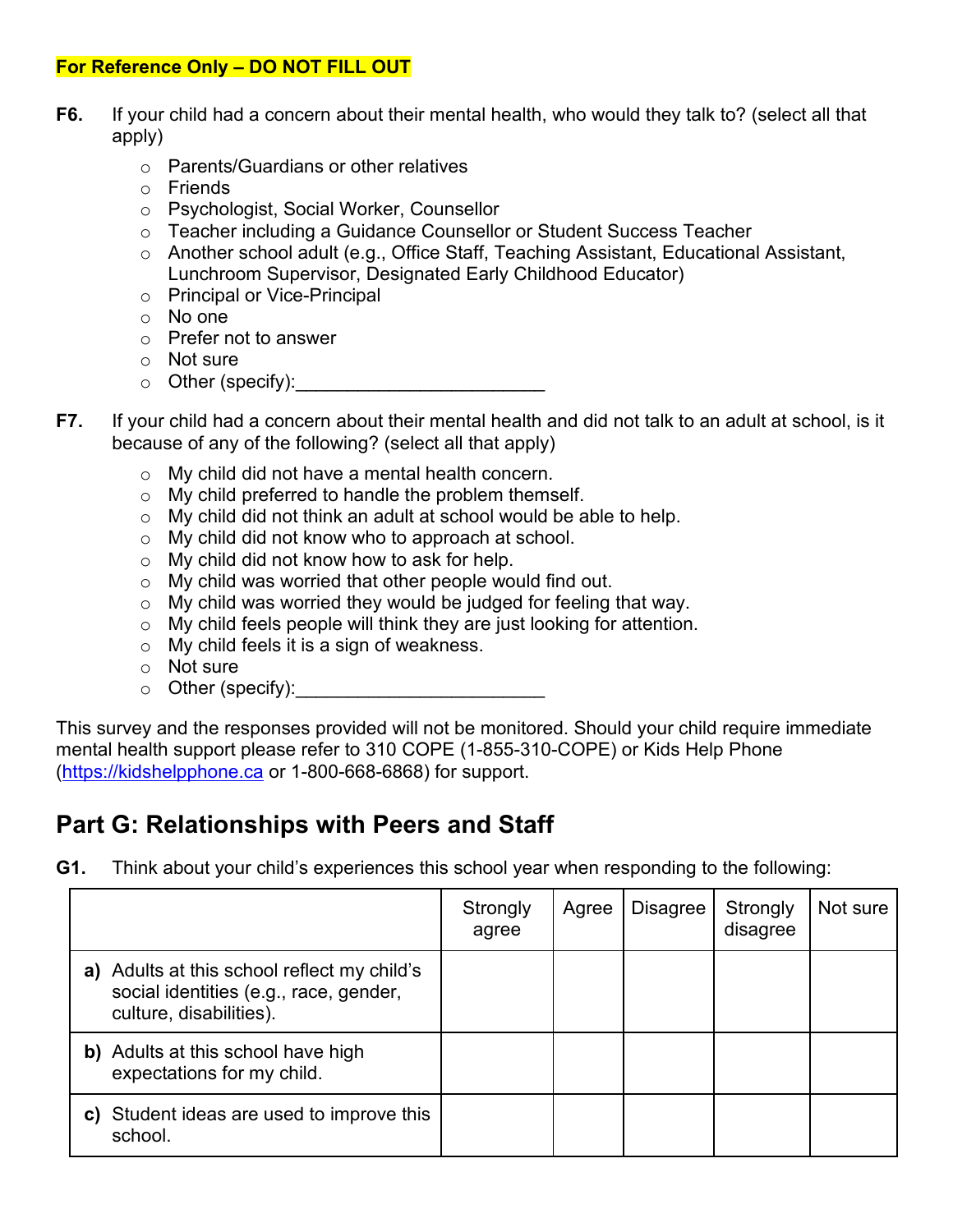|                                                                               | Strongly<br>agree | Agree | <b>Disagree</b> | Strongly<br>disagree | Not sure |
|-------------------------------------------------------------------------------|-------------------|-------|-----------------|----------------------|----------|
| At this school, students have chances<br>d)<br>to be leaders.                 |                   |       |                 |                      |          |
| My child feels accepted for who they<br>e)<br>are by students at this school. |                   |       |                 |                      |          |
| My child feels accepted for who they<br>f)<br>are by adults at this school.   |                   |       |                 |                      |          |
| It is easy for my child to make new<br>g)<br>friends at this school.          |                   |       |                 |                      |          |

# **Part H: Safety, Discrimination and Bullying**

**Feeling safe** means feeling comfortable, relaxed, having identities valued, and not worried that someone could harm your body, hurt your feelings, or damage your belongings.

- **H1.** My child feels safe at this school.
	- o Strongly agree
	- o Agree
	- o Disagree
	- o Strongly disagree
	- o Not sure

**Bullying** is a form of repeated, persistent and aggressive behaviour that causes (or should be known to cause) fear and/or harm to another person's body, feelings, self-esteem or reputation. Bullying occurs in a context where there is a real or perceived power imbalance.

**Cyberbullying** involves the use of electronic devices or the internet to threaten, embarrass, socially exclude, and harass. Cyberbullying can occur through texting, email, chats, websites, instant messaging, cell phones and through the use of pictures/video clips.

**Racism** is when people are treated negatively based on their race. Racial jokes and slurs or hate crimes are examples.

**Discrimination** is being treated negatively because of your gender identity, racial background, ethnic origin, religion or spirituality, socio-economic background, special education needs, sexual orientation, or other factors.

**H2.** Since the start of this school year, how often has your child experienced:

|                                 | All the<br>time | Often | Sometimes | Rarely | <b>Never</b> | <b>Not</b><br>sure |
|---------------------------------|-----------------|-------|-----------|--------|--------------|--------------------|
| a) Bullying/Cyberbullying       |                 |       |           |        |              |                    |
| <b>b)</b> Racism/Discrimination |                 |       |           |        |              |                    |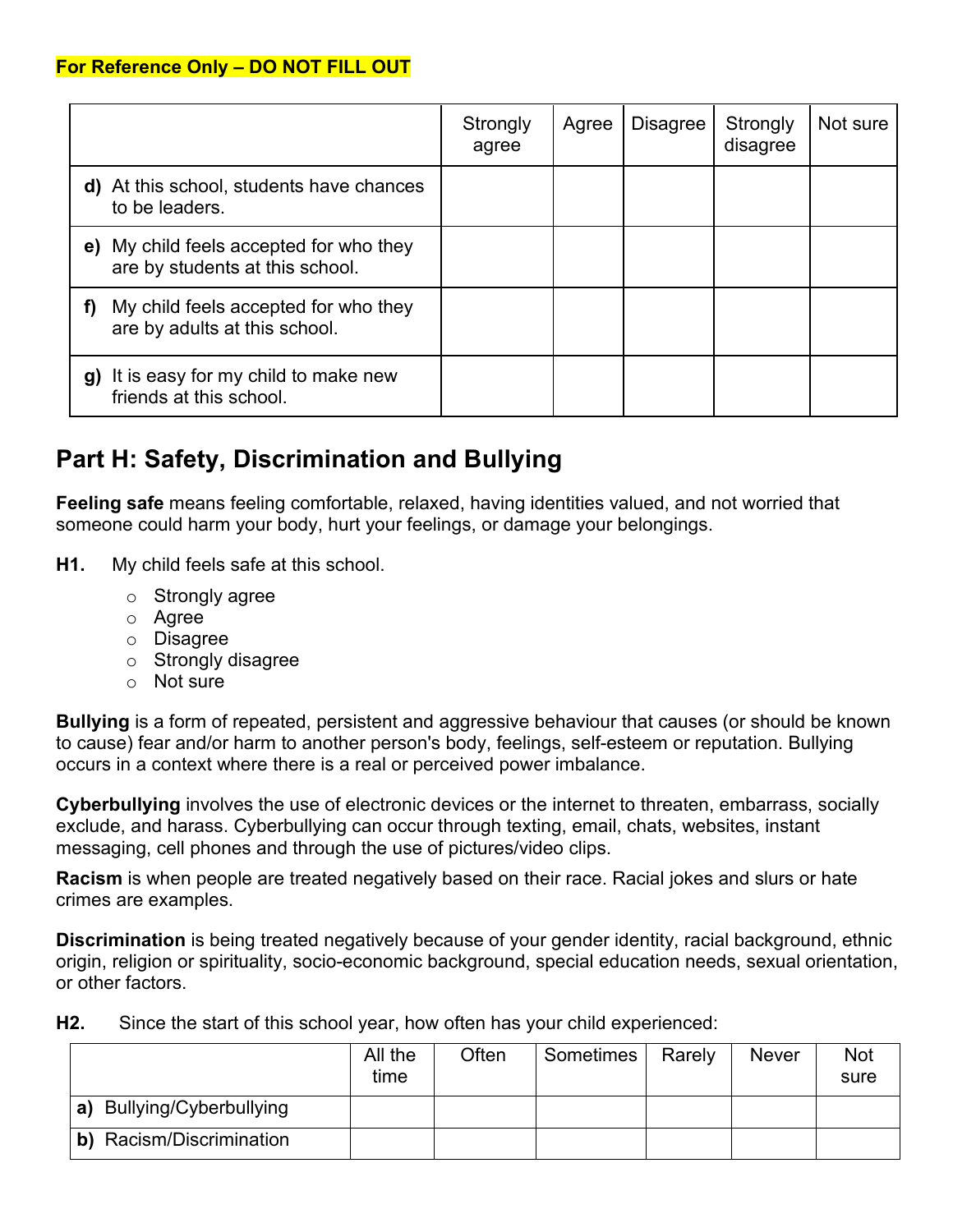- **H3.** My child knows how to report if bullying, cyberbullying, racism or discrimination happens at their school.
	- o Yes
	- o No
	- o Not sure
- **H4.** I am satisfied with the steps this school has taken to:

|    |                                                                  | Strongly<br>agree | Agree | Disagree | Strongly<br>disagree | Not sure |
|----|------------------------------------------------------------------|-------------------|-------|----------|----------------------|----------|
| a) | Prevent and address<br>bullying/cyberbullying among<br>students. |                   |       |          |                      |          |
|    | Prevent and address<br>racism/discrimination among<br>students.  |                   |       |          |                      |          |

**H5.** There is an adult at this school my child would feel comfortable speaking to:

|                                                                                        | Strongly<br>agree | Agree | <b>Disagree</b> | Strongly<br>disagree | Not sure |
|----------------------------------------------------------------------------------------|-------------------|-------|-----------------|----------------------|----------|
| a) If they or someone else was<br>bullied or experiencing<br>discrimination or racism. |                   |       |                 |                      |          |
| b) If they or someone else was<br>feeling unsafe.                                      |                   |       |                 |                      |          |

- **H6.** Are you aware of the anonymous reporting button called "Report IT" on the school and Board websites?
	- o Yes
	- o No
	- o Not sure

# **Part I: Equity and Inclusive Learning Environments**

**I1.** Think about your child's experiences this school year when responding to the following:

|    |                                                                           | Strongly<br>agree | Agree | <b>Disagree</b> | Strongly<br>disagree | Not sure |
|----|---------------------------------------------------------------------------|-------------------|-------|-----------------|----------------------|----------|
| a) | My child feels like they belong at<br>this school.                        |                   |       |                 |                      |          |
|    | b) My child is treated with respect at<br>this school.                    |                   |       |                 |                      |          |
| C) | There is an adult at my child's<br>school who expects them to do<br>well. |                   |       |                 |                      |          |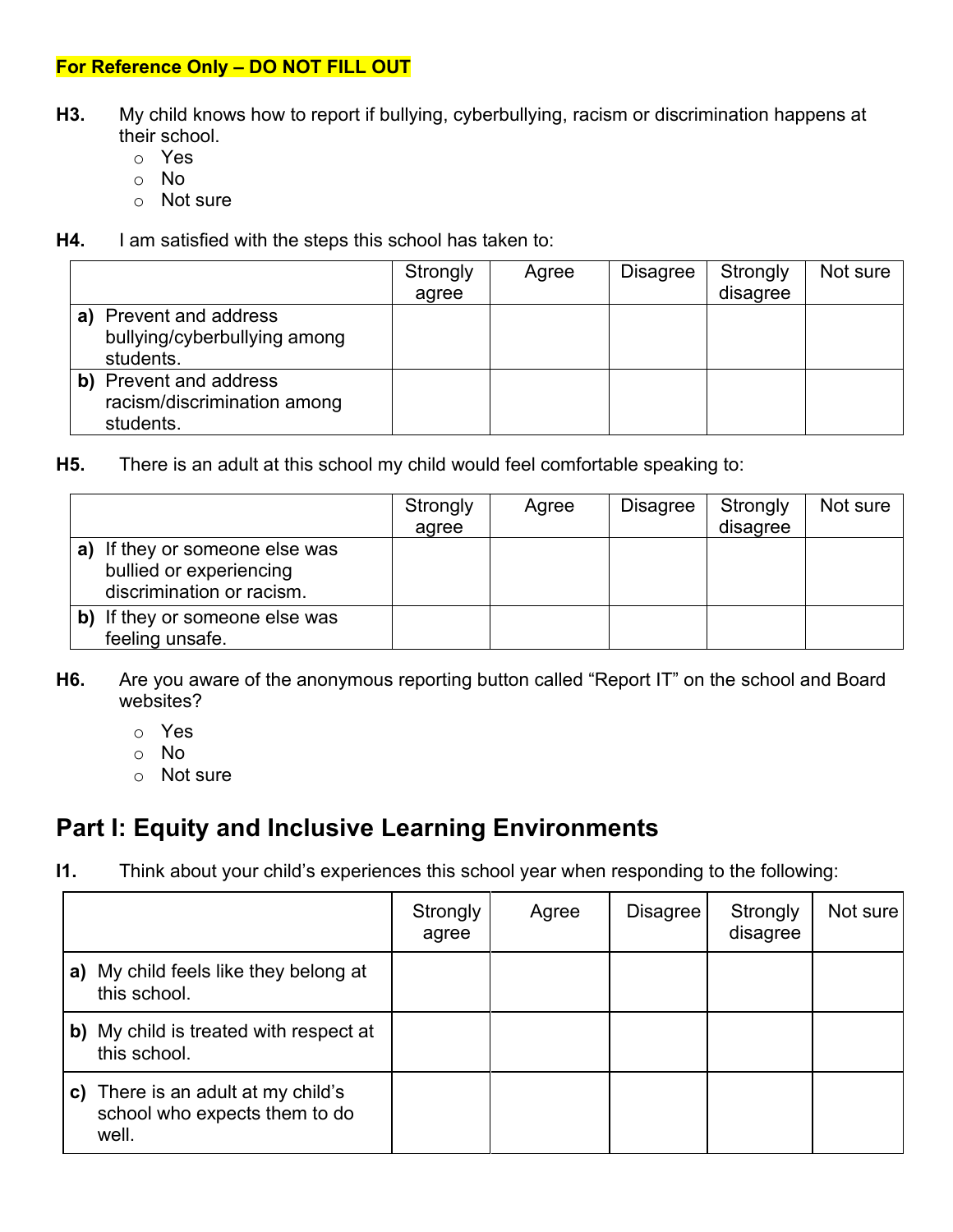|                                                                  | Strongly<br>agree | Agree | <b>Disagree</b> | Strongly<br>disagree | Not sure |
|------------------------------------------------------------------|-------------------|-------|-----------------|----------------------|----------|
| d) At this school, students respect<br>each other's differences. |                   |       |                 |                      |          |

### **I2.** At my child's school, their social identities (e.g., race, gender, culture) are reflected positively in:

|    |                                                                                                |  | All the time   Often   Sometimes   Rarely | Never | Not sure |
|----|------------------------------------------------------------------------------------------------|--|-------------------------------------------|-------|----------|
|    |                                                                                                |  |                                           |       |          |
|    | a) Class lessons and discussions                                                               |  |                                           |       |          |
|    | b) Assessments (e.g., projects,<br>presentations, assignments,<br>conversations, observations) |  |                                           |       |          |
| C) | Learning materials (e.g., textbooks,<br>books, videos, apps)                                   |  |                                           |       |          |
|    | <b>d)</b> Pictures, images or posters in the<br>school                                         |  |                                           |       |          |

- **I3.** The books and resource material in this school positively reflect the diversity of the students in the community.
	- o Strongly agree
	- o Agree
	- o Disagree
	- o Strongly disagree
	- o Not sure
- **I4.** When learning at school, my child sees their race reflected positively in:

|                                | All the<br>time | Often | Sometimes | Rarely | <b>Never</b> | Not sure |
|--------------------------------|-----------------|-------|-----------|--------|--------------|----------|
| Topics studied in class.<br>a) |                 |       |           |        |              |          |
| Materials used in class.<br>b) |                 |       |           |        |              |          |

**Social justice** refers to equitable treatment and equitable opportunities for all people without discrimination.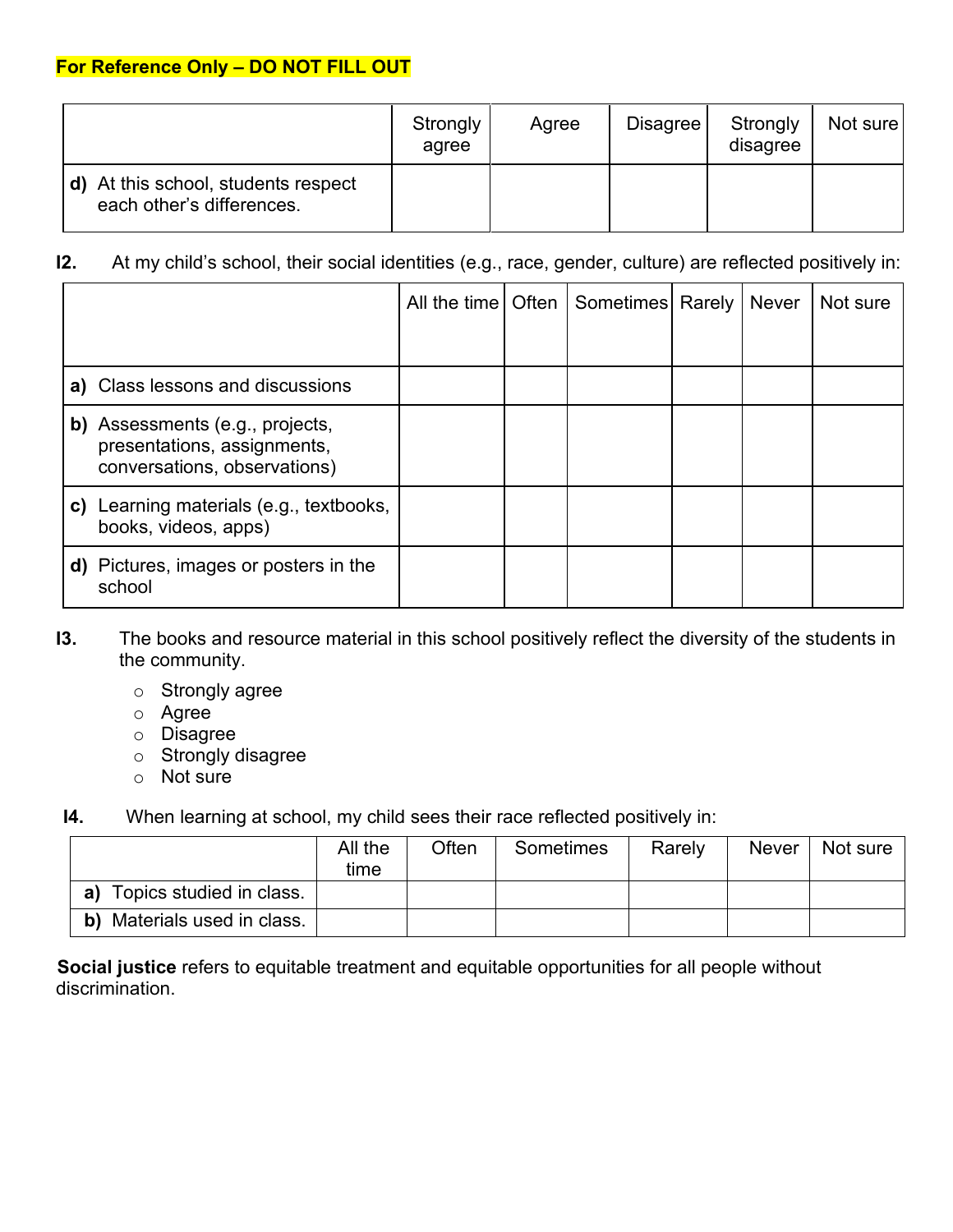**I5.** At school, my child is encouraged to think or learn about human rights/social justice issues related to:

|                                       | Strongly<br>agree | Agree | <b>Disagree</b> | Strongly<br>disagree | Not sure |
|---------------------------------------|-------------------|-------|-----------------|----------------------|----------|
| Indigenous peoples of<br>a)<br>Canada |                   |       |                 |                      |          |
| b) Gender identity                    |                   |       |                 |                      |          |
| c) Race                               |                   |       |                 |                      |          |
| d) Ethnicity and culture              |                   |       |                 |                      |          |
| e) Poverty                            |                   |       |                 |                      |          |
| People with disabilities<br>f)        |                   |       |                 |                      |          |
| Sexual orientation<br>g)              |                   |       |                 |                      |          |

- **I6.** My child's school is supportive of their faith accommodations (e.g., changes to my music, gym class).
	- o Strongly agree
	- o Agree
	- o Disagree
	- o Strongly disagree
	- o Not sure

#### **I7.**

- **a)** Are there are barriers that get in the way of my child's learning and well-being at school.
	- o Yes
	- o No
	- o Not sure
- **b)** Indicate how often these barriers get in the way of your child's learning and well-being at school:

|    |                                                          | All the time | Often | Sometimes | Rarely | <b>Never</b> | <b>Not</b><br>sure | I do not<br>understand<br>this<br>question |
|----|----------------------------------------------------------|--------------|-------|-----------|--------|--------------|--------------------|--------------------------------------------|
| a) | Anti-Indigenous<br>racism                                |              |       |           |        |              |                    |                                            |
|    | b) Ableism (special<br>education needs or<br>disability) |              |       |           |        |              |                    |                                            |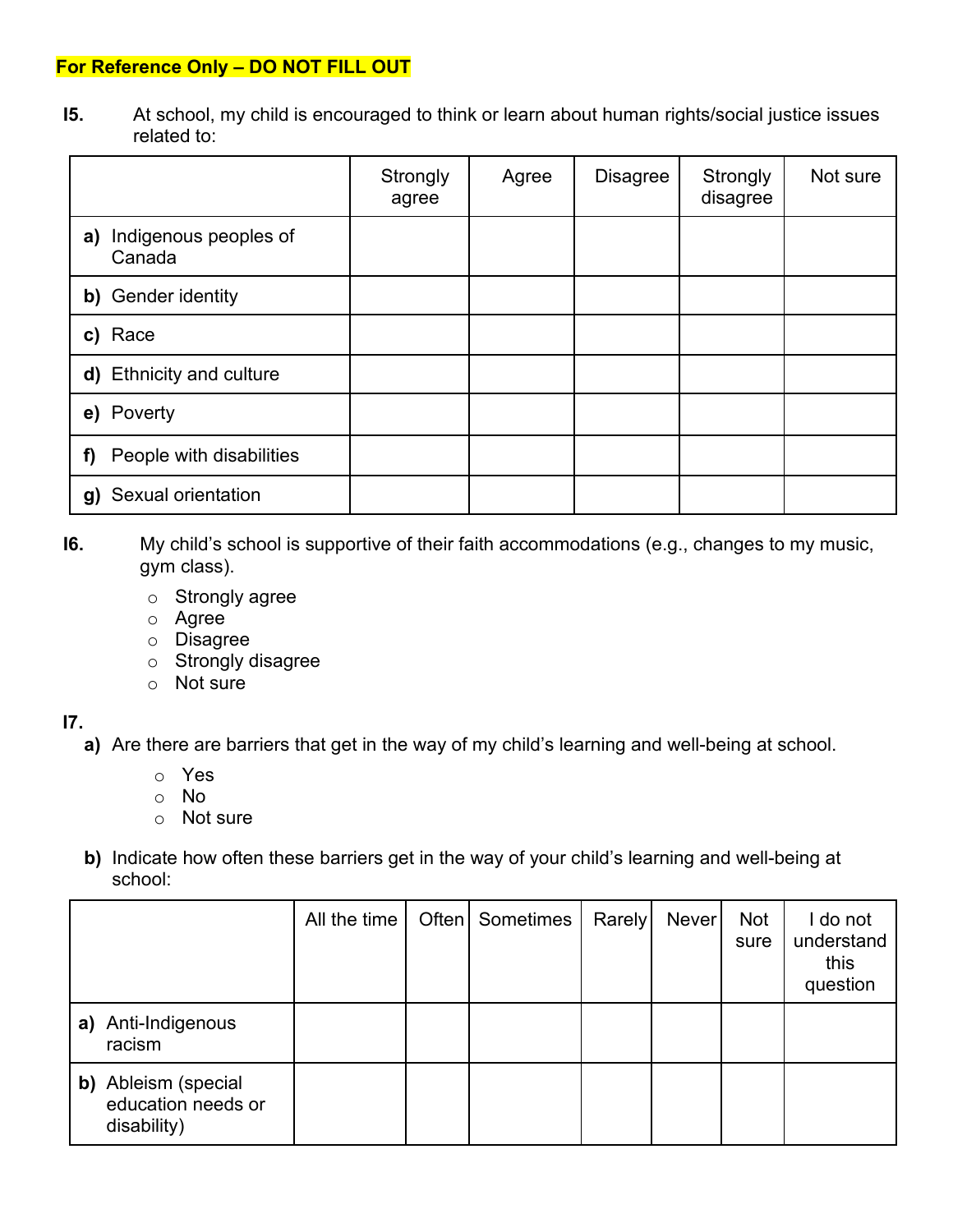|    |                                                                    | All the time | Often | Sometimes | Rarely | <b>Never</b> | Not<br>sure | I do not<br>understand<br>this<br>question |
|----|--------------------------------------------------------------------|--------------|-------|-----------|--------|--------------|-------------|--------------------------------------------|
|    | c) Anti-Arab racism                                                |              |       |           |        |              |             |                                            |
|    | d) Anti-Asian racism                                               |              |       |           |        |              |             |                                            |
|    | e) Anti-Black racism                                               |              |       |           |        |              |             |                                            |
| f) | Anti-Sikh racism                                                   |              |       |           |        |              |             |                                            |
|    | g) Antisemitism (anti-<br>Jewish racism)                           |              |       |           |        |              |             |                                            |
|    | h) Homophobia,<br>Biphobia,<br>Heterosexism                        |              |       |           |        |              |             |                                            |
| i) | Islamophobia (anti-<br>Muslim racism)                              |              |       |           |        |              |             |                                            |
| j) | Language, Dialect<br>Discrimination, My<br>child's first languages |              |       |           |        |              |             |                                            |
|    | k) My child's grades or<br>marks                                   |              |       |           |        |              |             |                                            |
| I) | My child's hobbies,<br>activities and/or<br>interests              |              |       |           |        |              |             |                                            |
|    | m) Newcomer Status,<br>Citizenship<br><b>Discrimination</b>        |              |       |           |        |              |             |                                            |
|    | n) Sexism                                                          |              |       |           |        |              |             |                                            |
|    | o) Sizeism                                                         |              |       |           |        |              |             |                                            |
|    | p) The way my child<br>dresses                                     |              |       |           |        |              |             |                                            |
|    | q) The way my child<br>looks                                       |              |       |           |        |              |             |                                            |
| r) | Transphobia,<br>Cissexism                                          |              |       |           |        |              |             |                                            |

**s)** Another reason (specify):\_\_\_\_\_\_\_\_\_